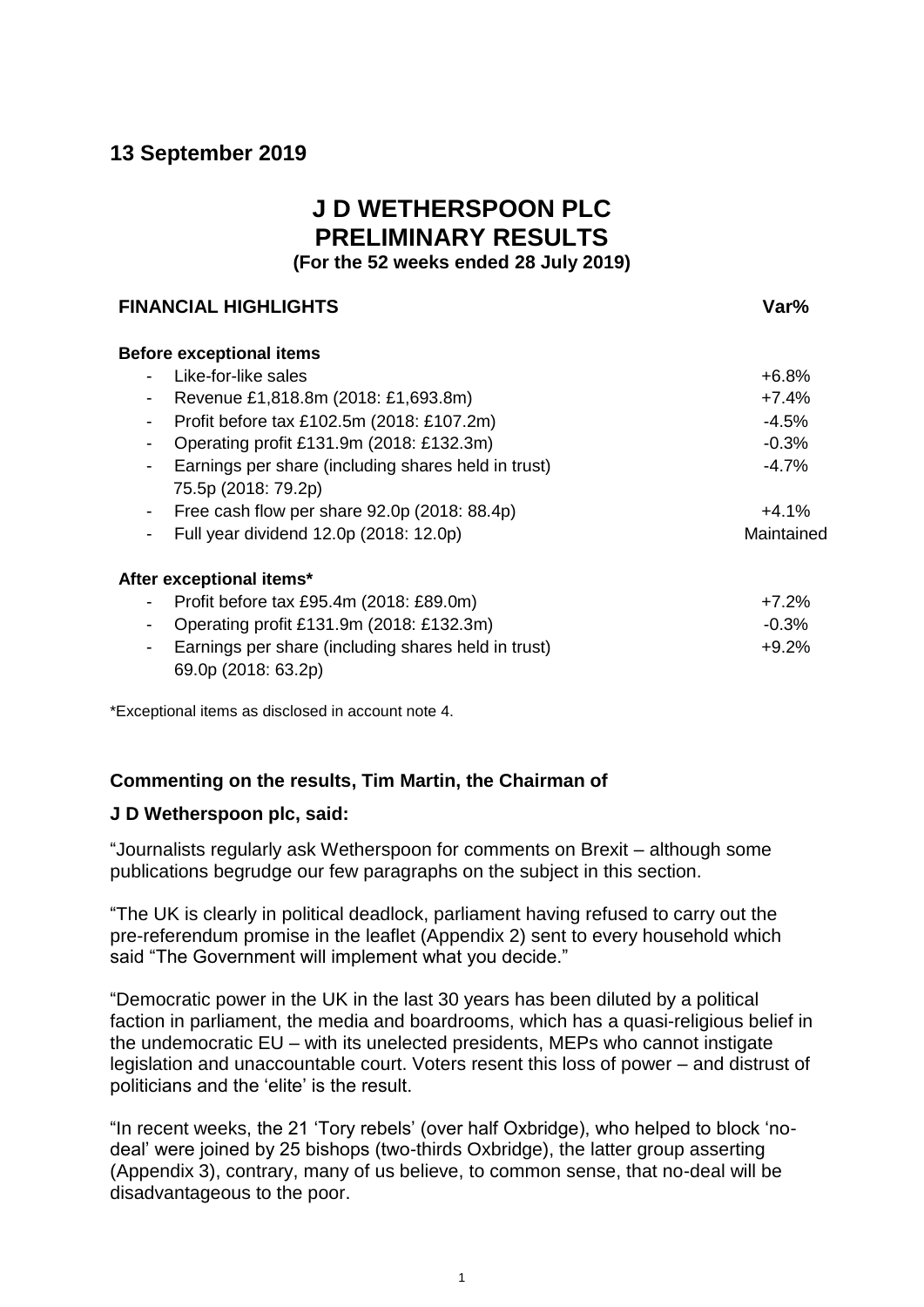"As another straw in the wind, former Supreme Court judge and Reith lecturer Lord Sumption described Brexit supporters as 'grim fanatics' (Appendix 4).

"John Bercow, Emily Thornberry, Dominic Grieve, Keir Starmer, Jo Johnson, Philip Hammond, David Gauke, David Lidington, Hilary Benn, Rory Stewart and many other pro-EU Oxbridge MPs have played a leading role in frustrating the referendum result, by enmeshing parliament in a legal and administrative spider's web.

"The economic judgement of this faction, led in the past by the likes of Michael Heseltine, Peter Mandelson and Tony Blair, the CBI and the Financial Times, has been extremely poor.

"It advocated joining the disastrous predecessor of the euro, the exchange rate mechanism, the euro itself, and incorrectly forecast an immediate recession in the event of a Leave vote in the referendum.

"Author and athlete Matthew Syed has recently illustrated how a lack of diversity among elites leads to poor decisions. Investment guru Warren Buffett has pointed out that forecasts tell you a lot about the forecaster – but nothing about the future.

"The faction's forecast today is that leaving the EU without a deal will be a 'cliff-edge', a 'catastrophe' or a 'disaster'.

"Remainer MPs' main argument – having consistently voted against the only deal on offer – to justify their attempts to scupper Brexit, is that costs for consumers and businesses will axiomatically increase in the event of 'no deal'.

"However, leaving without a deal avoids a legal liability to pay £39 billion (Appendix 5), allows the UK to eliminate protectionist import taxes (tariffs) on over 12,000 non-EU products, (including rice, oranges, bananas, Antipodean wine, children's clothes and car parts etc) and results in resumption of the control of fishing waters.

"Above all, no-deal increases UK democracy – the most powerful economic stimulant.

"It is an absurdity to argue that a reduction in UK input costs, combined with increased democracy, will have a harmful effect on the economy – just as it would be absurd for a business to adopt this argument if its own costs were reduced.

"Free trade, which the ending of tariffs implies, never made any country poorer, as former Australian High Commissioner, Alexander Downer, recently said (Appendix 6).

"Elite Remainers are ignoring the 'big picture', regarding lower input costs and more democracy, and are mistakenly concentrating on assumed short-term problems, such as potential delays at Channel ports – which are easier to extrapolate on their computer models.

"Despite continuing political problems, stemming from the transfer of democratic power to a technocratic elite, Wetherspoon continues to perform well. Like-for-like sales for the six weeks to 8 September 2019 were up 5.9%.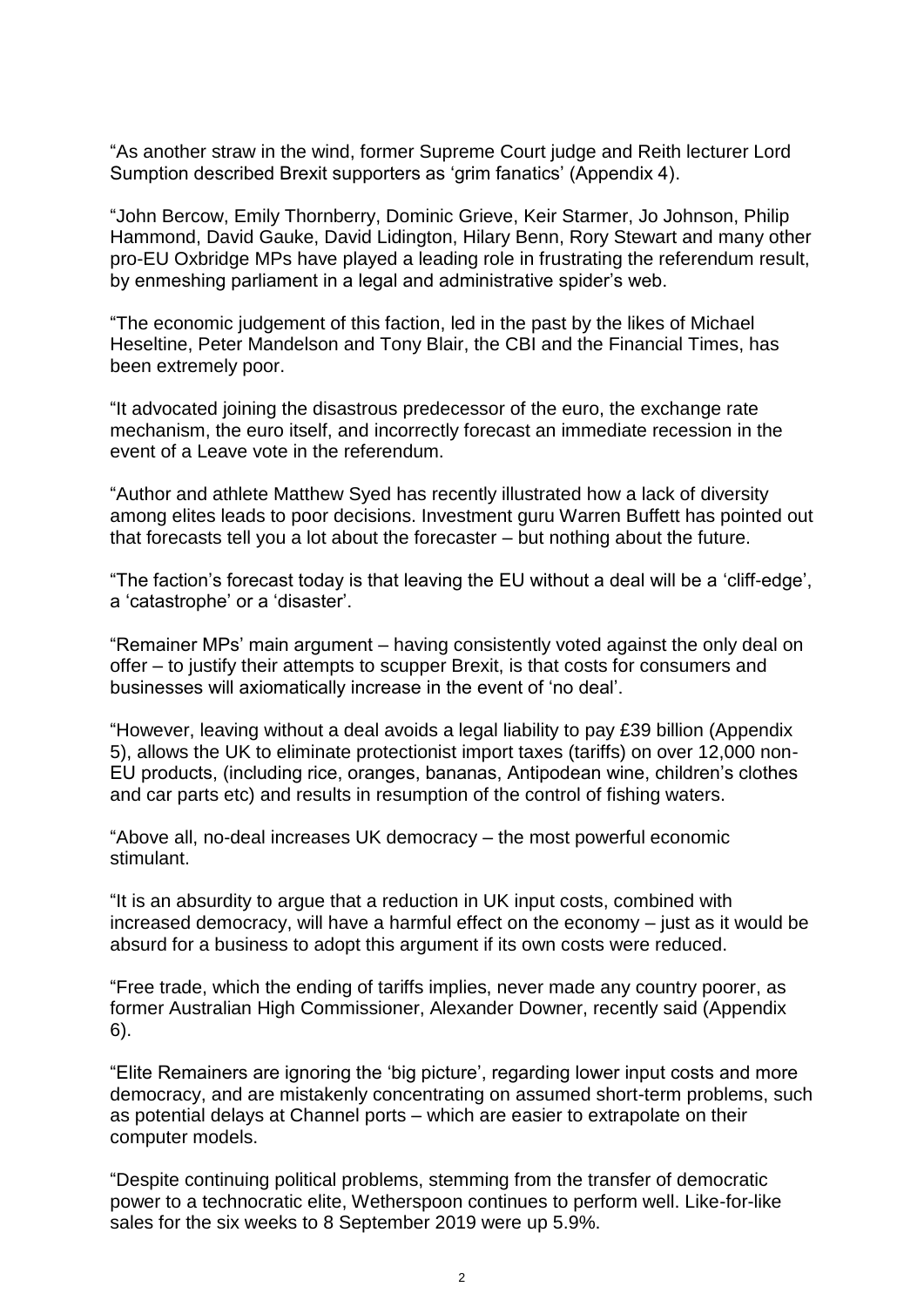"We currently anticipate a reasonable outcome (pre IFRS16) for the current financial year, subject to our future sales performance.

"As in previous years, we will provide updates, during the year, on the company's trading.

Enquiries:

| John Hutson        | <b>Chief Executive Officer</b> | 01923 477777 |
|--------------------|--------------------------------|--------------|
| <b>Ben Whitley</b> | <b>Finance Director</b>        | 01923 477777 |
| Eddie Gershon      | Company spokesman              | 07956 392234 |

Photographs are available at: www.newscast.co.uk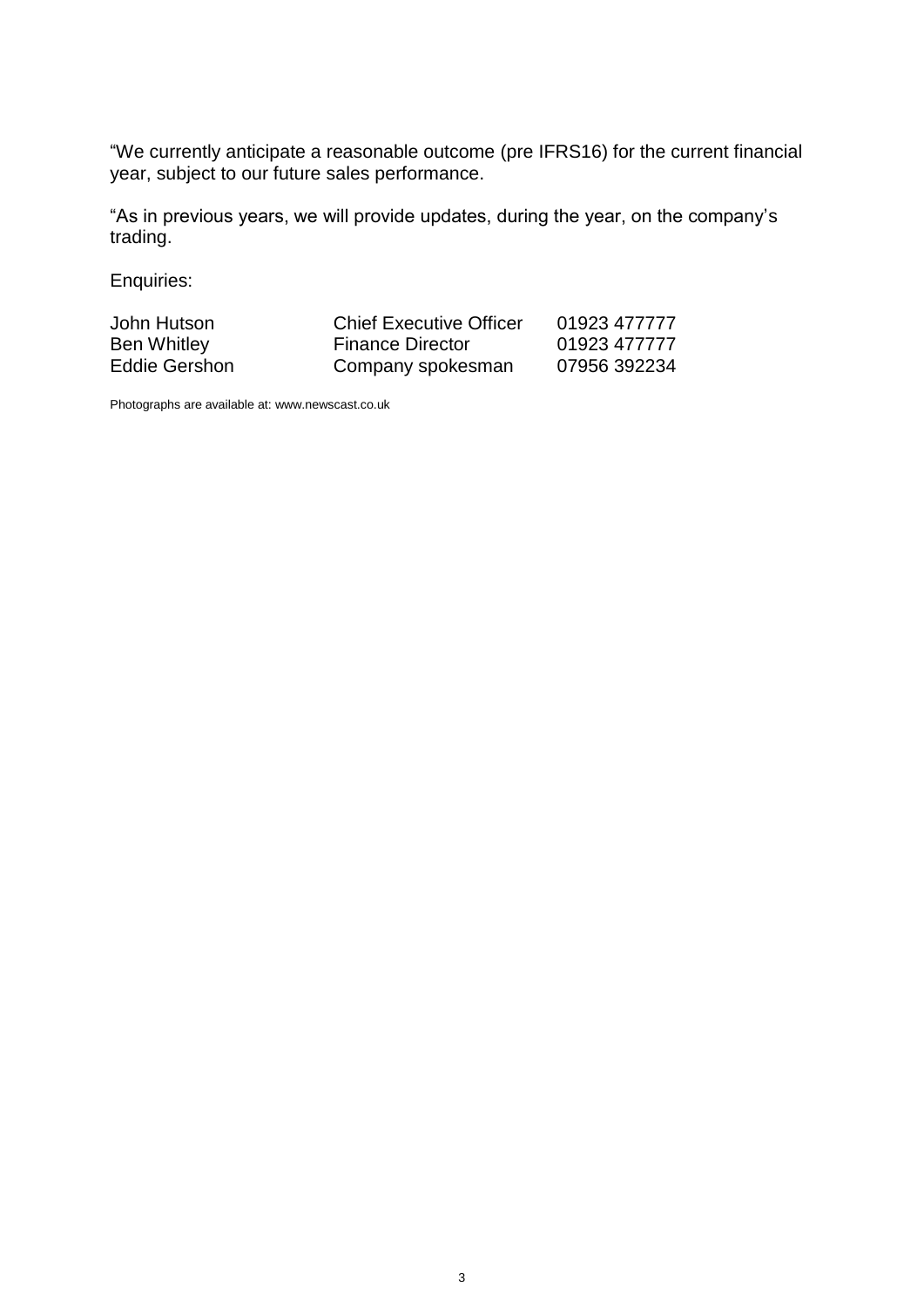# Notes to editors

- 1. J D Wetherspoon owns and operates pubs throughout the UK. The Company aims to provide customers with good-quality food and drink, served by welltrained and friendly staff, at reasonable prices. The pubs are individually designed and the Company aims to maintain them in excellent condition.
- 2. Visit our website jdwetherspoon.com
- 3. This announcement, which does not constitute the Company's annual report for the 52 weeks ended 28 July 2019, has been prepared solely to provide additional information to the shareholders of J D Wetherspoon, in order to meet the requirements of the UK Listing Authority's Disclosure and Transparency Rules. It should not be relied on by any other party, for other purposes. Forward-looking statements have been made by the directors in good faith using information available up until the date that they approved this statement. Forward-looking statements should be regarded with caution because of inherent uncertainties in economic trends and business risks.
- 4. The annual report and financial statements 2019 has been published on the Company's website on 13 September 2019.
- 5. The current financial year comprises 52 trading weeks to 26 July 2020.
- 6. The next trading update will be issued on 13 November 2019.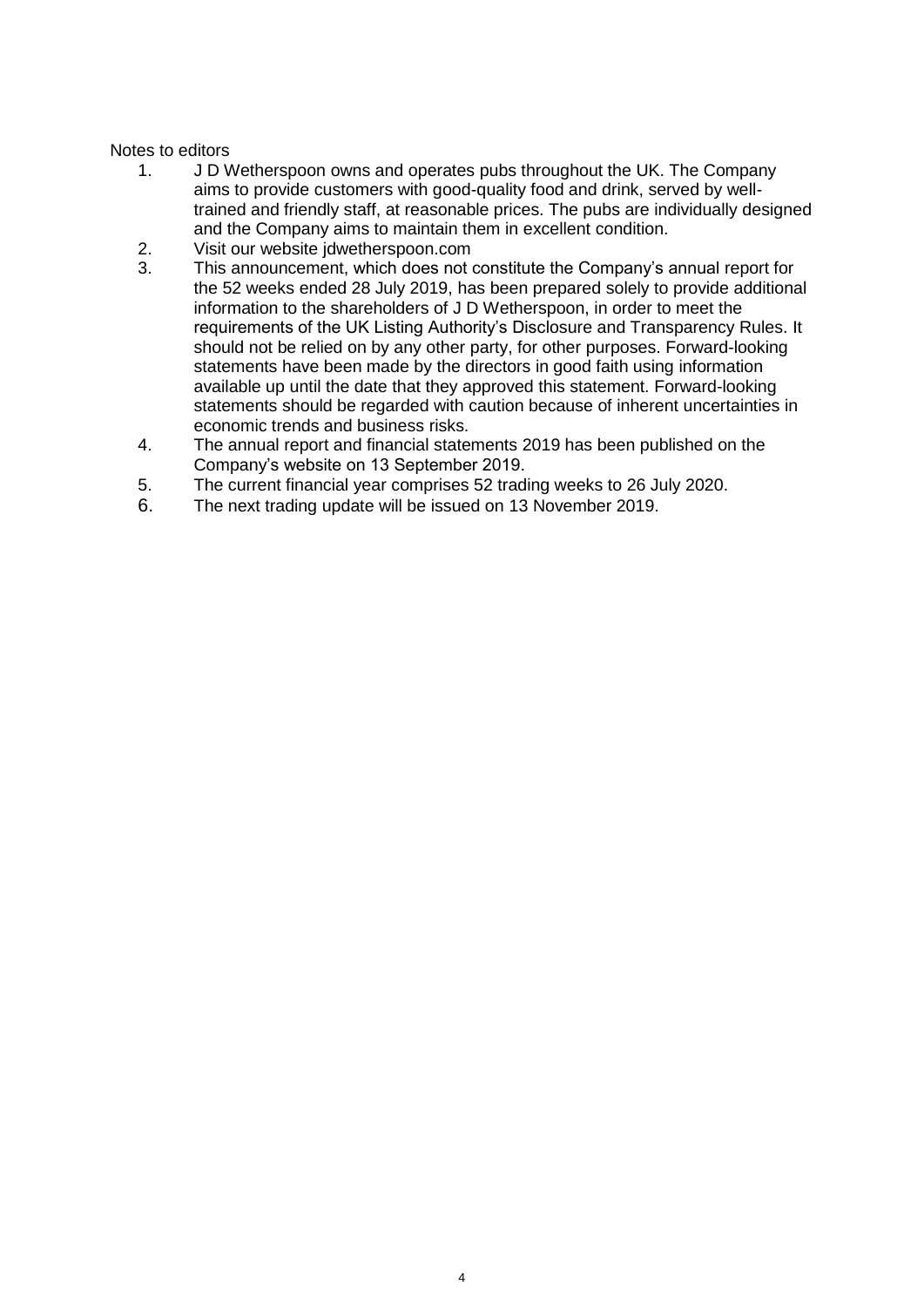#### **CHAIRMAN'S STATEMENT**

#### **Financial performance**

I am pleased to report a year of record sales for the company.

The company was founded in 1979 – and this is the 36th year since incorporation in 1983. The table below outlines some key aspects of our performance during that period. Since our flotation in 1992, earnings per share before exceptional items have grown by an average of 14.6% per annum and free cash flow per share by an average of 15.0%.

Summary accounts for the years ended July 1984 to 2019

| Financial year | <b>Total sales</b> | Profit/(loss)             | Earnings                   | Free cash flow | Free cash flow |
|----------------|--------------------|---------------------------|----------------------------|----------------|----------------|
|                |                    | before tax and            | per share before           |                | per share      |
|                | £000               | exceptional items<br>£000 | exceptional items<br>pence | £000           | pence          |
| 1984           | 818                | (7)                       | $\pmb{0}$                  |                |                |
| 1985           | 1,890              | 185                       | 0.2                        |                |                |
| 1986           | 2,197              | 219                       | 0.2                        |                |                |
| 1987           | 3,357              | 382                       | 0.3                        |                |                |
| 1988           | 3,709              | 248                       | 0.3                        |                |                |
| 1989           | 5,584              | 789                       | 0.6                        | 915            | 0.4            |
| 1990           | 7,047              | 603                       | 0.4                        | 732            | 0.4            |
| 1991           | 13,192             | 1,098                     | 0.8                        | 1,236          | 0.6            |
| 1992           | 21,380             | 2,020                     | 1.9                        | 3,563          | 2.1            |
| 1993           | 30,800             | 4,171                     | 3.3                        | 5,079          | 3.9            |
| 1994           | 46,600             | 6,477                     | 3.6                        | 5,837          | 3.6            |
| 1995           | 68,536             | 9,713                     | 4.9                        | 13,495         | 7.4            |
| 1996           | 100,480            | 15,200                    | 7.8                        | 20,968         | 11.2           |
| 1997           | 139,444            | 17,566                    | 8.7                        | 28,027         | 14.4           |
| 1998           | 188,515            | 20,165                    | 9.9                        | 28,448         | 14.5           |
| 1999           | 269,699            | 26,214                    | 12.9                       | 40,088         | 20.3           |
| 2000           | 369,628            | 36,052                    | 11.8                       | 49,296         | 24.2           |
| 2001           | 483,968            | 44,317                    | 14.2                       | 61,197         | 29.1           |
| 2002           | 601,295            | 53,568                    | 16.6                       | 71,370         | 33.5           |
| 2003           | 730,913            | 56,139                    | 17.0                       | 83,097         | 38.8           |
| 2004           | 787,126            | 54,074                    | 17.7                       | 73,477         | 36.7           |
| 2005           | 809,861            | 47,177                    | 16.9                       | 68,774         | 37.1           |
| 2006           | 847,516            | 58,388                    | 24.1                       | 69,712         | 42.1           |
| 2007           | 888,473            | 62,024                    | 28.1                       | 52,379         | 35.6           |
| 2008           | 907,500            | 58,228                    | 27.6                       | 71,411         | 50.6           |
| 2009           | 955,119            | 66,155                    | 32.6                       | 99,494         | 71.7           |
| 2010           | 996,327            | 71,015                    | 36.0                       | 71,344         | 52.9           |
| 2011           | 1,072,014          | 66,781                    | 34.1                       | 78,818         | 57.7           |
| 2012           | 1,197,129          | 72,363                    | 39.8                       | 91,542         | 70.4           |
| 2013           | 1,280,929          | 76,943                    | 44.8                       | 65,349         | 51.8           |
| 2014           | 1,409,333          | 79,362                    | 47.0                       | 92,850         | 74.1           |
| 2015           | 1,513,923          | 77,798                    | 47.0                       | 109,778        | 89.8           |
| 2016           | 1,595,197          | 80,610                    | 48.3                       | 90,485         | 76.7           |
| 2017           | 1,660,750          | 102,830                   | 69.2                       | 107,936        | 97.0           |
| 2018           | 1,693,818          | 107,249                   | 79.2                       | 93,357         | 88.4           |
| 2019           | 1,818,793          | 102,459                   | 75.5                       | 96,998         | 92.0           |

Notes

Adjustments to statutory numbers

1. Where appropriate, the earnings per share (EPS), as disclosed in the statutory accounts, have been recalculated to take account of share splits, the issue of new shares and capitalisation issues.

2. Free cash flow per share excludes dividends paid which were included in the free cash flow calculations in the annual report and accounts for the years 1995–2000.

3. The weighted average number of shares, EPS and free cash flow per share include those shares held in trust for employee share schemes.

4. Before 2005, the accounts were prepared under UKGAAP. All accounts from 2005 to date have been prepared under IFRS.

5. Apart from the items in notes 1 to 4, all numbers are as reported in each year's published accounts.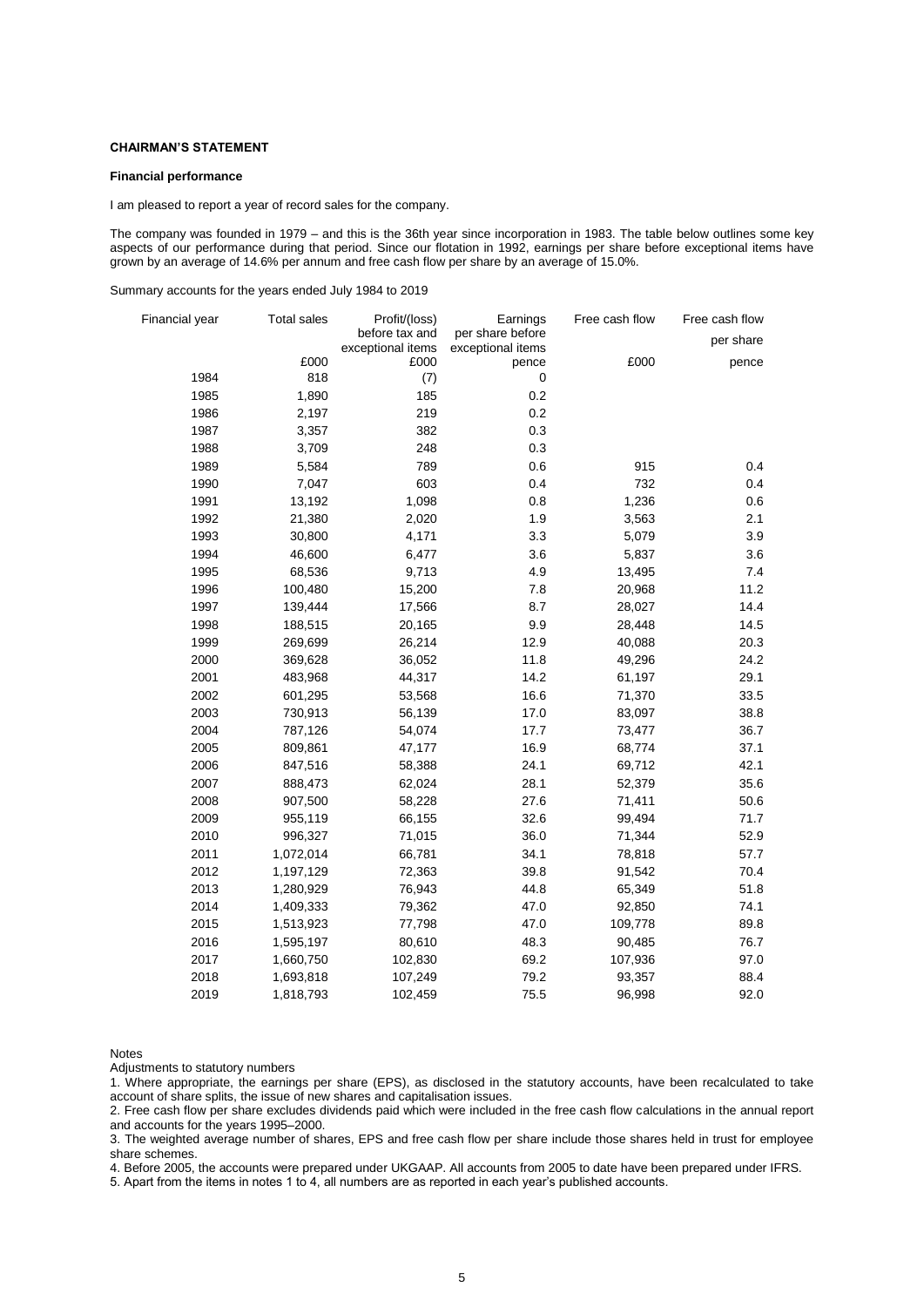Total sales were £1,818.8m, an increase of 7.4%. Like-for-like sales increased by 6.8%, bar sales by 5.8%, food sales by 8.3%, slot/fruit machine sales by 10.3% and hotel room sales by 3.9%.

Operating profit, before exceptional items, decreased by 0.3% to £131.9m (2018: £132.3m). The operating margin, before exceptional items was 7.3% (2018: 7.8%).

Profit before tax and exceptional items decreased by 4.5% to £102.5m (2018: £107.2m), including property profit of £5.6m (2018: £2.9m). Earnings per share, including shares held in trust by the employee share scheme, before exceptional items, were 75.5p (2018: 79.2p).

Net interest was covered 3.9 times by operating profit before interest, tax and exceptional items (2018: 4.8 times), owing mainly to an increase in the cost of interest-rate 'swaps' or hedges and a reduction in operating profit. Total capital investment was £167.6m in the period (2018: £110.1m). £35.2m was invested in new pubs and pub extensions (2018: £35.9m), £55.2m in existing pubs and IT (2018: £64.7m) and £77.2m in freehold reversions, where Wetherspoon was already a tenant (2018: £9.5m).

Exceptional items totalled £7.0m (2018: £18.3m). There was a £1.6m loss on disposal and an impairment charge of £5.5m.

The total cash effect of exceptional items is a cash outflow of £6.0m. The outflow related to payments to landlords in relation to lease terminations. Since starting the current disposal programme in 2015, the company has had a net inflow of £20m from the disposal of 101 pubs.

Free cash flow, after capital payments of £54.3m for existing pubs (2018: £68.9m), £16.0m for share purchases for employees (2018: £13.6m) and payments of tax and interest, increased by £3.6m to £97.0m (2018: £93.4m). Free cash flow per share was 92.0p (2018: 88.4p).

#### **Dividends and return of capital**

The board proposes, subject to shareholders' approval, to pay an unchanged final dividend of 8.0p per share, on 28 November 2019, to shareholders on the register on 25 October 2019, giving an unchanged total dividend for the year of 12.0p per share. The dividend is covered 5.8 times (2018: 5.3 times).

In view of the level of capital investment made and the potential for further investment going forward, the board has decided to maintain the dividend per share at its current level for the time being.

During the year, 402,899 shares (0.38% of the share capital) were purchased by the company for cancellation, at a cost of £5.4m, an average cost per share of 1,327p.

My shareholding over the last 15 years has increased, as a result of the company's share 'buybacks', to 31.8% of the issued share capital. The company has in place a rule 9 'whitewash', under the UK City Code on Takeovers and Mergers, allowing further buybacks. At the annual general meeting this year, the company will seek approval for a renewal of the whitewash.

#### **Financing**

As at 28 July 2019, the company's total net debt, excluding derivatives, was £737.0m (2018: £726.2m), an increase of £10.8m.

Year-end net-debt-to-EBITDA was 3.36 times (2018: 3.39 times) – EBITDA was £5m higher in 2019, offsetting a small increase in debt.

As at 28 July 2019, the company had £158.0m (2018: £133.9m) of unutilised banking facilities and cash or cash equivalents, with a slight increase in total facilities to £895.0m (2018: £860.0m). In August the company raised an additional £98m from a private placement debt facility.

In order to avoid increased costs, the company has fixed its LIBOR interest rates in respect of £770m until March 2029.

#### **Corporation tax**

The current tax charge (ie the cash the company will pay to HMRC) for the period is £22.5m (2018: £23.7m). The rate of corporation tax paid on current year profits is the same as that of the previous year at 22.8%. The 'accounting' tax charge, which appears in the income statement, is £22.8m (2018: £23.6m).

#### **IFRS 16**

On 29 July 2019, the company adopted the IFRS 16 leases standard. This has not affected the financial statements for the year under review (ended 28 July 2019). All things being equal, the company estimates that for the year ending 26 July 2020, EBITDA will increase by c£58m and operating profit by c£8m. The interest charge will increase by c£22m and profit before tax will decrease by c£14m. On the balance sheet, a net lease liability of c£617m and total assets of c£618m will be recognised, with no change to net assets. There will be no impact on cash flows except in relation to tax payments. Further detail will be included in the accounting policies note in the 2019 annual report.

#### **VAT equality**

As we have previously stated, the government would generate more revenue and jobs if it were to create tax equality among supermarkets, pubs and restaurants. Supermarkets pay virtually no VAT in respect of food sales, whereas pubs pay 20%. This has enabled supermarkets to subsidise the price of alcoholic drinks, widening the price gap to the detriment of pubs and restaurants.

Pubs also pay around 20 pence a pint in business rates, whereas supermarkets pay only about 2 pence, creating further inequality.

Pubs have lost 50% of their beer sales to supermarkets in the last 35 or so years.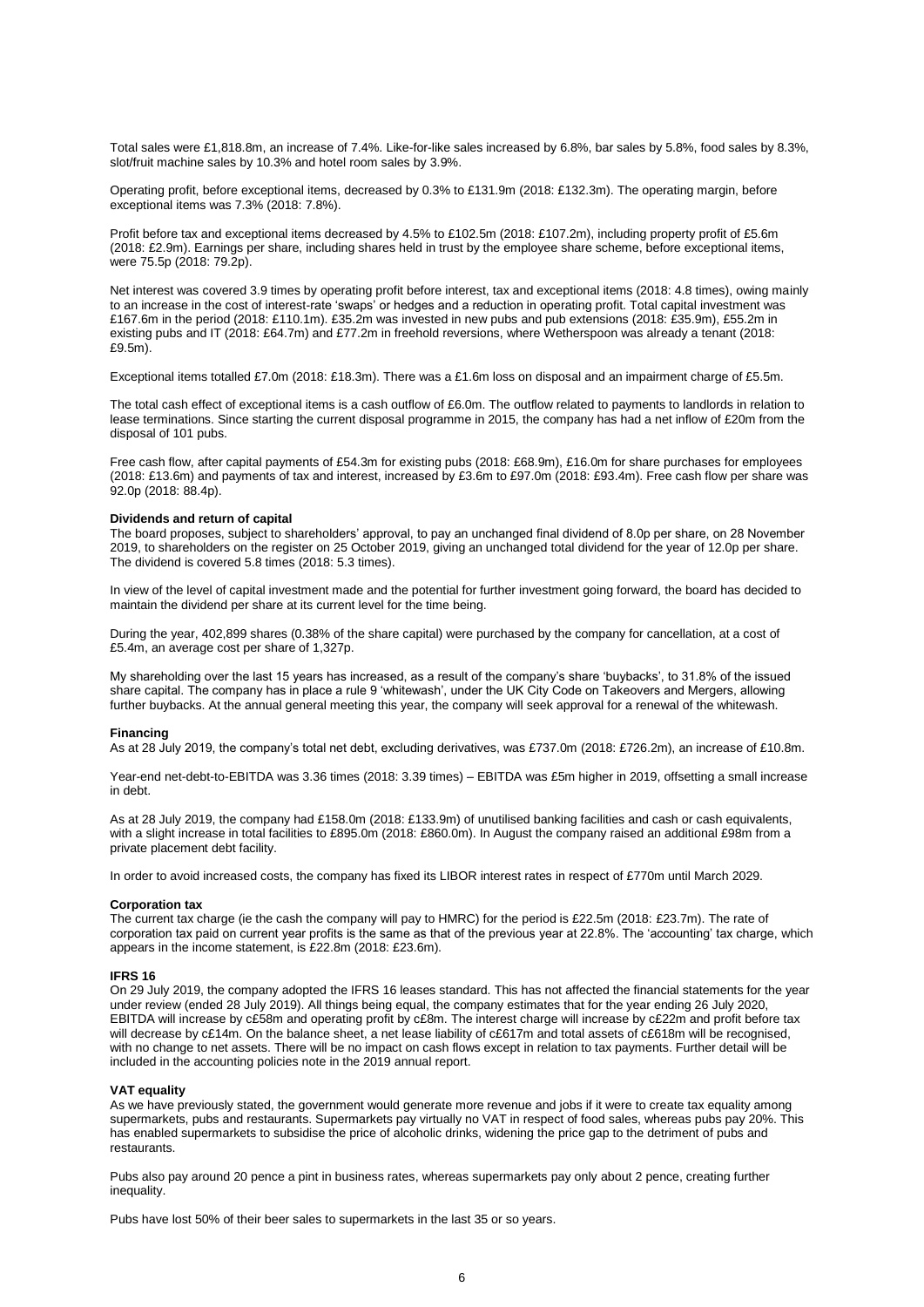It makes no sense for supermarkets to be treated more leniently than pubs, since pubs generate far more jobs per pint or meal than supermarkets do, as well as far higher levels of tax. Pubs also make an important contribution to the social life of many communities and have better visibility and control of those who consume alcoholic drinks.

Tax equality is particularly important for residents of less affluent areas, since the tax differential is more important there – people can less afford to pay the difference in prices between the on and off trade.

As a result, there are often fewer pubs, coffee shops and restaurants, with less employment and increased high-street dereliction, in less affluent areas.

Tax equality would also be in line with the principle of fairness in applying taxes to different businesses.

#### **Contribution to the economy**

Wetherspoon is proud to pay its share of tax and, in this respect, is a major contributor to the economy. In the year under review, we generated total taxes of £764.4m, an increase of £35.6m, compared with the previous year, which equates to approximately 42% of our sales – and also amounts to approximately one-thousandth of all UK government revenue.

This results in an average payment per pub of £871,400 per annum or £16,800 per week.

|                                  | 2019             | 2018  |
|----------------------------------|------------------|-------|
|                                  | £m               | £m    |
| <b>VAT</b>                       | 357.9            | 332.8 |
| Alcohol duty                     | 174.4            | 175.9 |
| PAYE and NIC                     | 121.4            | 109.2 |
| <b>Business rates</b>            | 57.3             | 55.6  |
| Corporation tax                  | 19.9             | 26.1  |
| Machine duty                     | 11.6             | 10.5  |
| Climate change levy              | 10.4             | 9.2   |
| Stamp duty                       | 3.7              | 1.2   |
| Sugar tax                        | 2.9              | 0.8   |
| Fuel duty                        | $2.2\phantom{0}$ | 2.1   |
| Carbon tax                       | 1.9              | 3.0   |
| Premise licence and TV licences  | 0.8              | 0.7   |
| Landfill tax                     |                  | 1.7   |
| <b>TOTAL TAX</b>                 | 764.4            | 728.8 |
| Tax per pub (£000)               | 871.4            | 825.0 |
| Tax as % of sales                | 42.0%            | 43.0% |
| Pre-exceptional profit after tax | 79.6             | 83.7  |
| Profit after tax as % of sales   | 4.4%             | 4.9%  |

#### **Corporate governance**

The underlying ethos of corporate governance is to comply with the guidelines or to explain why you do not.

The original creators of the rules must have realised that business success takes many forms, so a rigid structure, applicable to all companies cannot be devised – hence the requirement to explain non-compliance.

Wetherspoon has always explained its approach. For example, in 2016, our approach to corporate governance was summed up in the annual report as follows:

"..I have said that many aspects of current corporate governance advice, as laid out in the Combined Code, are deeply flawed…"

I then went on to say:

"*I believe that the following propositions represent the views of sensible shareholders:*

-The Code itself is faulty, since it places excessive emphasis on meetings between directors and shareholders and places almost no emphasis on directors taking account of the views of customers and employees which are far more important, in practice, to the future well-being of any company. For example, in the UK Corporate Governance Code (September 2014), there are 64 references to shareholders, but only three to employees and none to customers – this emphasis is clearly mistaken.

-The average institutional shareholder turns over his portfolio twice annually, so it is advisable for directors to be wary of the often perverse views of 'Mr Market' (in the words of Benjamin Graham), certainly in respect of very short-term shareholders.

-A major indictment of the governance industry is that modern annual reports are far too long and often unreadable. They are full of semiliterate business jargon, including accounting jargon, and are cluttered with badly written and incomprehensible governance reports.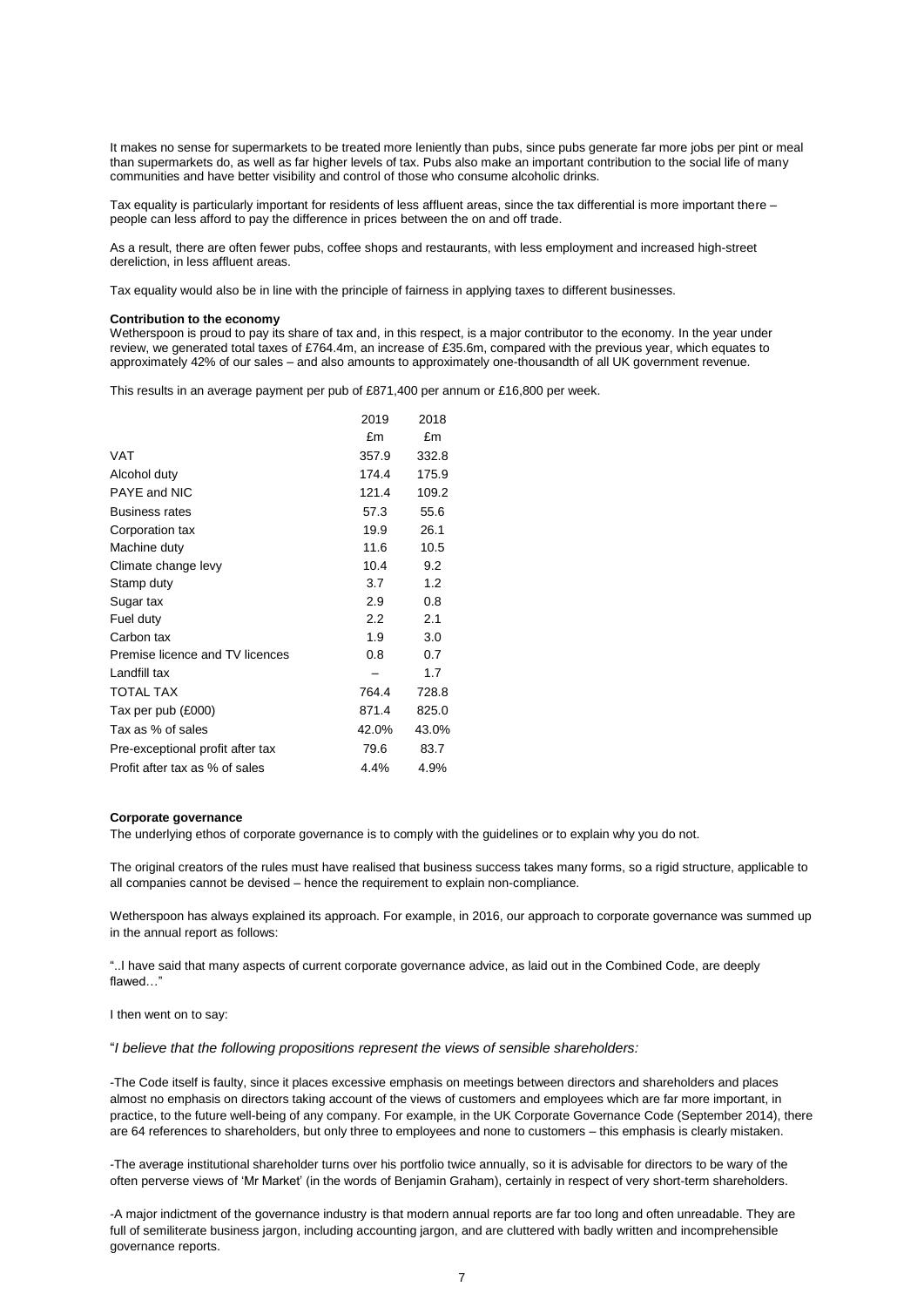-It would be very helpful for companies, shareholders and the public, if the limitations of corporate governance systems were explicitly recognised. Common sense, management skills and business savvy are more important to commercial success than board structures. All of the major banks and many supermarket and pub companies have suffered colossal business and financial problems, in spite of, or perhaps because of, their adherence to inadvisable governance guidelines.

-There should be an approximately equal balance between executives and non-executives. A majority of executives is not necessarily harmful, provided that non-executives are able to make their voices heard.

-It is often better if a chairman has previously been the chief executive of the company. This encourages chief executives, who may wish to become a chairman in future, to take a long-term view, avoiding problems of profit-maximisation policies in the years running up to the departure of a chief executive.

-A maximum tenure of nine years for non-executive directors is not advisable, since inexperienced boards, unfamiliar with the effects of the 'last recession' on their companies, are likely to reduce financial stability.

-An excessive focus on achieving financial or other targets for executives can be counter-productive. There's no evidence that the type of targets preferred by corporate governance guidelines actually works and there is considerable evidence that attempting to reach ambitious financial targets is harmful.

-As indicated above, it is far more important for directors to take account of the views of employees and customers than of the views of institutional shareholders. Shareholders should be listened to with respect, but caution should be exercised in implementing the views of short-term shareholders. It should also be understood that modern institutional shareholders may have a serious conflict of interest, as they are often concerned with their own quarterly portfolio performance, whereas corporate health often requires objectives which lie five, 10 or 20 years in the future."

I also quoted Sam Walton of Walmart in the 2014 annual report. He said:

*"What's really worried me over the years is not our stock price, but that we might someday fail to take care of our customers or that our managers might fail to motivate and take care of our (employees)….Those challenges are more real than somebody's theory that we're heading down the wrong path…. As business leaders, we absolutely cannot afford to get all caught up in trying to meet the goals that some … institution … sets for us. If we do that, we take our eye off the ball…. If we fail to live up to somebody's hypothetical projection for what we should be doing, I don't care. We couldn't care less about what is forecast or what the market says we ought to do."*

It is, therefore, very disappointing that one large institutional shareholder does not appear, by its actions, to support the central tenet of our stance on the issue of governance, which is that experience is extremely important and that the so-called 'nine-year rule' is perverse and counterproductive.

This shareholder failed to support the re-election of two of our non-executive directors at last year's AGM. I arranged a meeting for all of our main institutional shareholders in April 2019, to further explain our position, which the shareholder in question failed to attend. I then arranged a further meeting with the shareholder at their offices in May 2019.

Following the meeting there was no confirmation that the shareholder would support the re-election of our long-serving nonexecutive directors. As a result, three of our four non-executives, in the best interests of the company, offered to leave, on a rotational basis.

The company contacted all of its main shareholders to inform them of this proposal. The shareholder in question agreed. However, a number of other shareholders expressed their discontent with the proposed resignations (Appendix 1).

The executive board and I strongly feel that these sorts of board changes disrupt and weaken the company. I wrote to the shareholder on 9 September 2019 to ask them to reconsider their position, but have not received a reply.

Wetherspoon has had harmonious relationships with almost all of its shareholders over many years and has complied with the corporate governance requirement for explanation. Judging from the absence of any adverse comment, our approach has generally been accepted by investors.

#### **Further progress**

As always, the company has tried to improve as many areas of the business as possible, on a week-to-week basis, rather than aiming for 'big ideas' or grand strategies. Frequent calls on pubs by senior executives, the encouragement of criticism from pub staff and customers and the involvement of pub and area managers, among others, in weekly decisions, are the keys to success.

We now have 799 pubs rated on the Food Standards Agency's website – the average score is 4.97, with 97.4% of the pubs achieving a top rating of five stars and 2.1% receiving four stars. We believe this to be the highest average rating for any substantial pub company.

In the separate Scottish scheme, which records either a 'pass' or a 'fail', all of our 65 pubs have passed.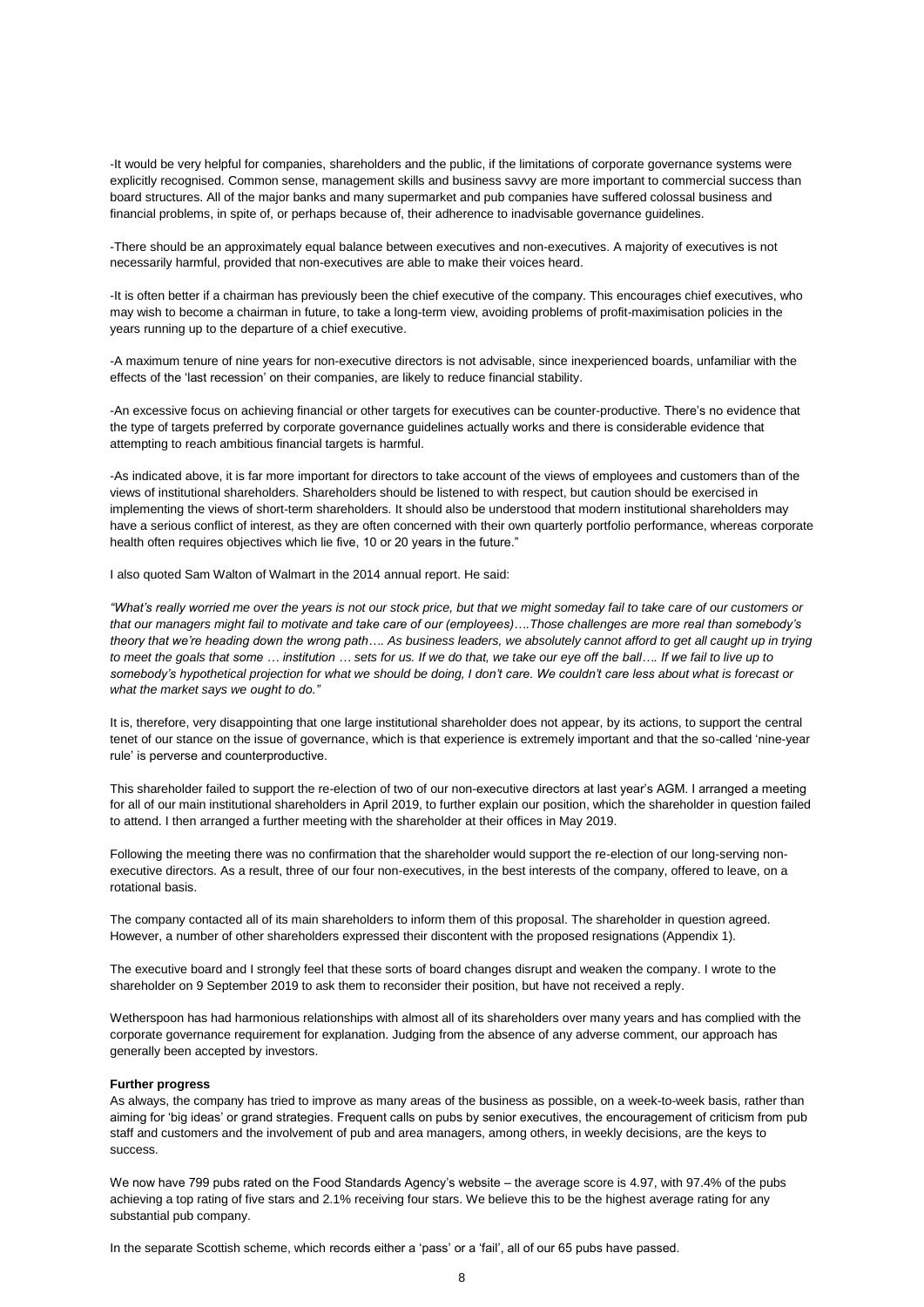We paid £46m in respect of bonuses and free shares to employees in the year, of which 98% was paid to staff below board level and 86% was paid to staff working in our pubs

The company has been recognised as a Top Employer UK (2019) by The Top Employers Institute for the 16th consecutive year.

Thanks to fantastic efforts by our employees and customers, in association with the charity CLIC Sargent, approximately £1.6m was raised, bringing the total (since August 2002) to over £17.6m.

#### **Property**

The company opened five pubs during the year, with nine sold or closed, resulting in a trading estate of 879 pubs at the financial year end.

The average development cost for a new pub (excluding the cost of freeholds) was £2.6m, compared with £2.8m a year ago. The full-year depreciation charge was £81.8m (2018: £79.3m). We currently intend to open 10–15 pubs in the year ending July 2020.

#### **Property litigation**

As previously reported, Wetherspoon agreed on an out-of-court settlement with developer Anthony Lyons, formerly of property leisure agent Davis Coffer Lyons, in 2013 and received approximately £1.25m from Mr Lyons.

The payment relates to litigation in which Wetherspoon claimed that Mr Lyons had been an accessory to frauds committed by Wetherspoon's former retained agent Van de Berg and its directors Christian Braun, George Aldridge and Richard Harvey. Mr Lyons denied the claim – and the litigation was contested.

The claim related to properties in Portsmouth, Leytonstone and Newbury. The Portsmouth property was involved in the 2008/9 Van de Berg case itself.

In that case, Mr Justice Peter Smith found that Van de Berg, but not Mr Lyons (who was not a party to the case), fraudulently diverted the freehold from Wetherspoon to Moorstown Properties Limited, a company owned by Simon Conway. Moorstown leased the premises to Wetherspoon. Wetherspoon is still a leaseholder of this property – a pub called The Isambard Kingdom Brunel.

The properties in Leytonstone and Newbury (the other properties in the case against Mr Lyons) were not pleaded in the 2008/9 Van de Berg case. Leytonstone was leased to Wetherspoon and trades today as The Walnut Tree public house. Newbury was leased to Pelican plc and became Café Rouge.

As we have also reported, the company agreed to settle its final claim in this series of cases and accepted £400,000 from property investor Jason Harris, formerly of First London and now of First Urban Group. Wetherspoon alleged that Harris was an accessory to frauds committed by Van de Berg. Harris contested the claim and has not admitted liability.

Before the conclusion of the above cases, Wetherspoon also agreed on a settlement with Paul Ferrari of London estate agent Ferrari Dewe & Co, in respect of properties referred to as the 'Ferrari Five' by Mr Justice Peter Smith.

#### **Current trading and outlook**

Journalists regularly ask Wetherspoon for comments on Brexit – although some publications begrudge our few paragraphs on the subject in this section.

The UK is clearly in political deadlock, parliament having refused to carry out the pre-referendum promise in the leaflet (Appendix 2) sent to every household which said "The Government will implement what you decide."

Democratic power in the UK in the last 30 years has been diluted by a political faction in parliament, the media and boardrooms, which has a quasi-religious belief in the undemocratic EU – with its unelected presidents, MEPs who cannot instigate legislation and unaccountable court. Voters resent this loss of power – and distrust of politicians and the 'elite' is the result.

In recent weeks, the 21 'Tory rebels' (over half Oxbridge), who helped to block 'no-deal' were joined by 25 bishops (two-thirds Oxbridge), the latter group asserting (Appendix 3), contrary, many of us believe, to common sense, that no-deal will be disadvantageous to the poor.

As another straw in the wind, former Supreme Court judge and Reith lecturer Lord Sumption described Brexit supporters as 'grim fanatics' (Appendix 4).

John Bercow, Emily Thornberry, Dominic Grieve, Keir Starmer, Jo Johnson, Philip Hammond, David Gauke, David Lidington, Hilary Benn, Rory Stewart and many other pro-EU Oxbridge MPs have played a leading role in frustrating the referendum result, by enmeshing parliament in a legal and administrative spider's web.

The economic judgement of this faction, led in the past by the likes of Michael Heseltine, Peter Mandelson and Tony Blair, the CBI and the Financial Times, has been extremely poor.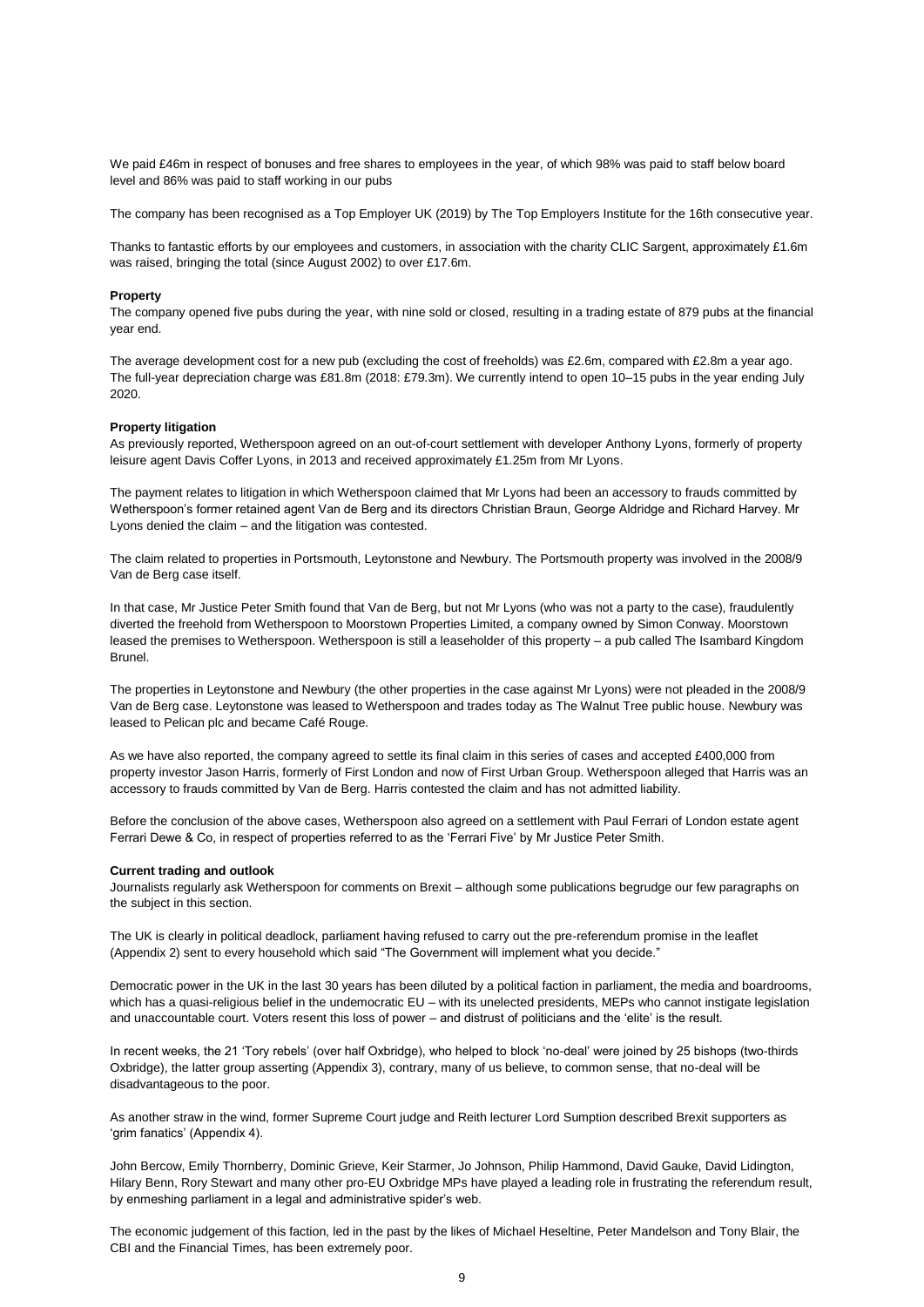It advocated joining the disastrous predecessor of the euro, the exchange rate mechanism, the euro itself, and incorrectly forecast an immediate recession in the event of a Leave vote in the referendum.

Author and athlete Matthew Syed has recently illustrated how a lack of diversity among elites leads to poor decisions. Investment guru Warren Buffett has pointed out that forecasts tell you a lot about the forecaster – but nothing about the future.

The faction's forecast today is that leaving the EU without a deal will be a 'cliff-edge', a 'catastrophe' or a 'disaster'.

Remainer MPs' main argument – having consistently voted against the only deal on offer – to justify their attempts to scupper Brexit, is that costs for consumers and businesses will axiomatically increase in the event of 'no deal'.

However, leaving without a deal avoids a legal liability to pay £39 billion (Appendix 5), allows the UK to eliminate protectionist import taxes (tariffs) on over 12,000 non-EU products, (including rice, oranges, bananas, Antipodean wine, children's clothes and car parts etc) and results in resumption of the control of fishing waters.

Above all, no-deal increases UK democracy – the most powerful economic stimulant.

It is an absurdity to argue that a reduction in UK input costs, combined with increased democracy, will have a harmful effect on the economy – just as it would be absurd for a business to adopt this argument if its own costs were reduced.

Free trade, which the ending of tariffs implies, never made any country poorer, as former Australian High Commissioner, Alexander Downer, recently said (Appendix 6).

Elite Remainers are ignoring the 'big picture', regarding lower input costs and more democracy, and are mistakenly concentrating on assumed short-term problems, such as potential delays at Channel ports – which are easier to extrapolate on their computer models.

Despite continuing political problems, stemming from the transfer of democratic power to a technocratic elite, Wetherspoon continues to perform well. Like-for-like sales for the six weeks to 8 September 2019 were up 5.9%.

We currently anticipate a reasonable outcome (pre IFRS16) for the current financial year, subject to our future sales performance.

As in previous years, we will provide updates, during the year, on the company's trading.

**Tim Martin** Chairman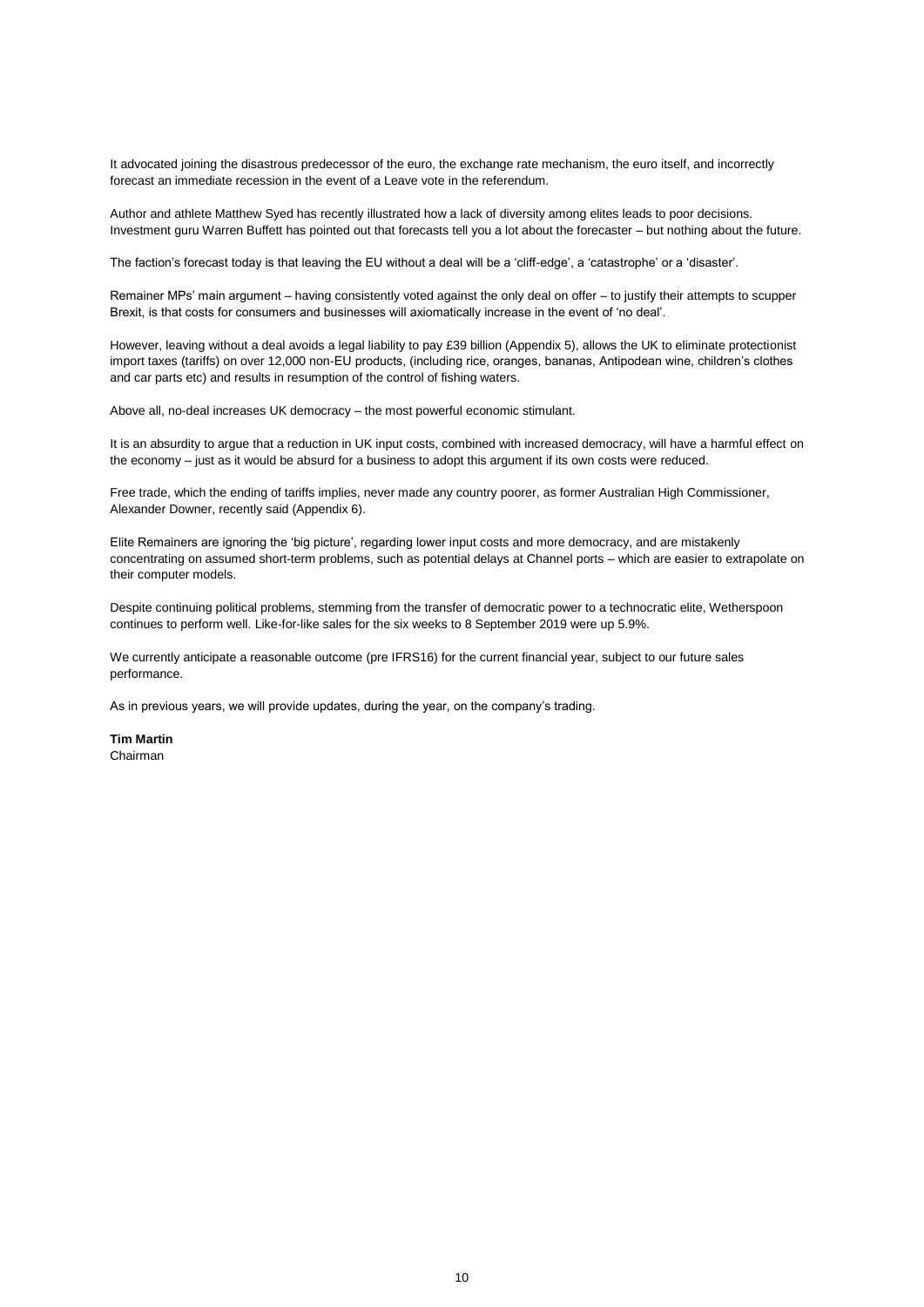#### **Appendix 1 – Comments from institutional shareholders**

#### Shareholder 1

*"I can confirm that XXX are willing to support all of the proposed resolutions as outlined in your letter dated 28th June 2019. XXX intends to vote in favour of the re-election of all of the non-executive directors and vote in favour of the remuneration report at the next AGM.* 

*"Furthermore, I would like to emphasise that XXX are fully supportive of J D Wetherspoon in its position regarding the UK Corporate Governance Code. The explanations given by the company for its non-compliance to the code are logical and rational in our opinion."*

#### Shareholder 2

*"We'd very much appreciate a brief chat on the proposals in this letter—we're happy to chat with whoever can best answer our question:*

*"We'd like to understand why the board feels there's a need for Elizabeth, Debra, or Sir Richard to be succeeded, given the shared views of Tim and ourselves that tenure itself shouldn't be a reason—despite what the UK Corporate Governance Code suggests. Does the board consider Elizabeth, Debra, and Sir Richard to no longer be the most qualified to be non-executive board members, even when taking into account the benefit of their experience with Wetherspoon, including their now very welldeveloped understanding of its unique approach and culture? Like Tim we believe that experience helps not hinders nonexecutive directors.* 

*"Thank you, and we look forward to talking."*

#### **Appendix 2 – Extract from HM Government pre-referendum promise leaflet, June 2016**

#### *A once in a generation decision.*

*"The referendum on Thursday, 23rd June is your chance to decide if we should remain in or leave the European Union.*

*The Government believes it is in the best interests of the UK to remain in the EU.*

*This is the way to protect jobs, provide security, and strengthen the UK's economy for every family in this country – a clear path into the future, in contrast to the uncertainty of leaving.*

*This is your decision. The Government will implement what you decide."*

#### **Appendix 3 – Extract from open letter from 25 Bishops, 28 August 2019**

*"The Archbishop of Canterbury has conditionally agreed to chair a Citizens Forum in Coventry and, without prejudice for any particular outcome, we support this move to have all voices in the current Brexit debate heard.*

*However, we also have particular concerns about the potential cost of a No Deal Brexit to those least resilient to economic shocks….*

*Exiting the EU without an agreement is likely to have a massive impact on all our people and the Government is rightly preparing for this outcome. The Government believes that leaving the EU on 31 October is essential to restoring trust and confidence. It is unlikely, however, that leaving without an agreement, regardless of consequences, will lead to reconciliation or peace in a fractured country….."*

*The Rt Revd Nick Baines, Bishop of Leeds The Rt Revd Donald Allister, Bishop of Peterborough The Rt Revd Robert Atwell, Bishop of Exeter And 22 others*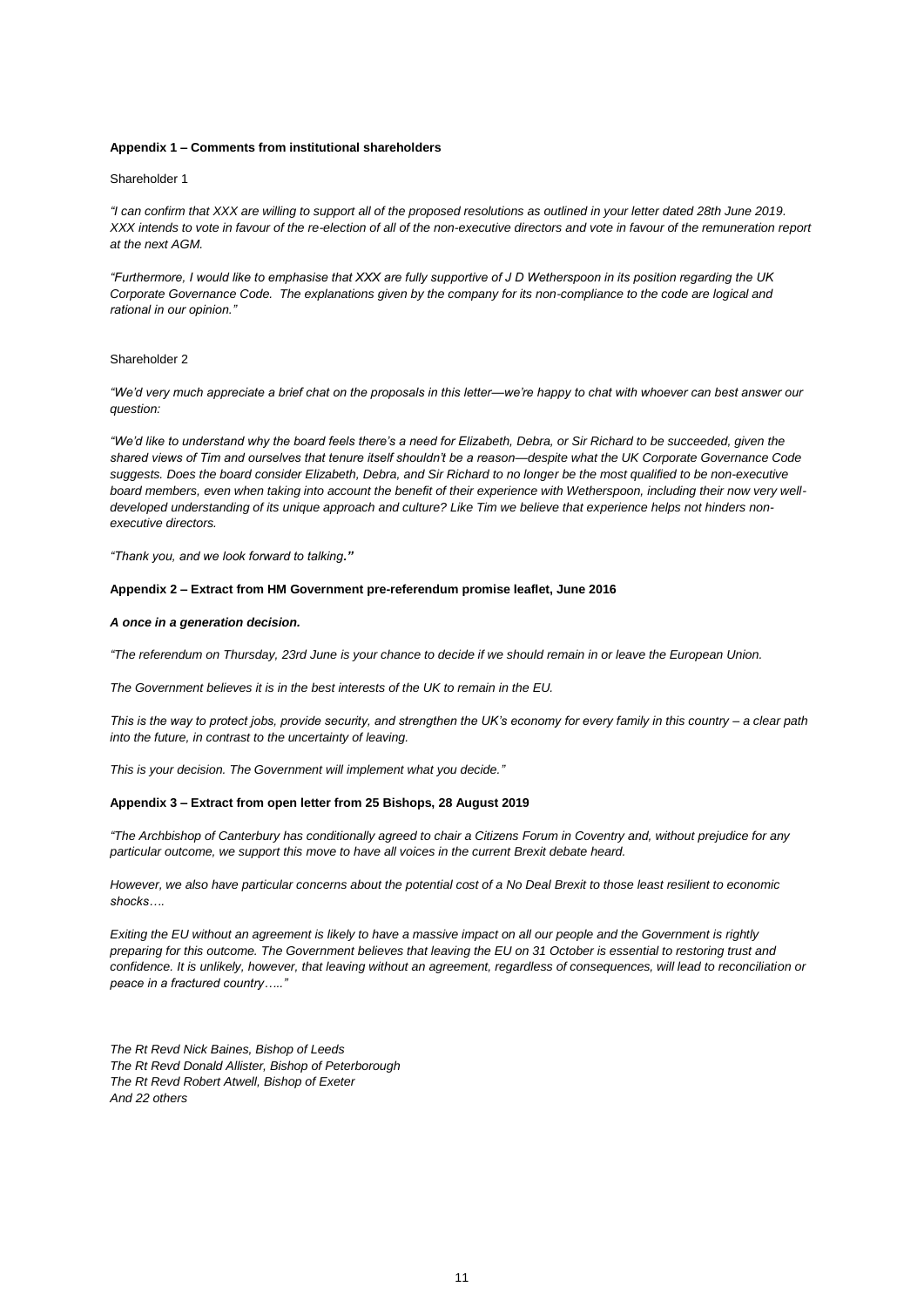#### **Appendix 4 – Extract from The Spectator 'Diary' column, 1 June 2019, former Supreme Court judge and Reith lecturer Lord Jonathan Sumption**

*"…Back to London and the Brexit bubble. Theresa May's last days as Prime Minister have finally arrived amid a torrent of abuse on every side. But pause for a moment to reflect upon her personal and political tragedy, for history will be kinder to her than we have been. Faced with what many regard as an act of economic vandalism by a bare majority of the electorate, she did her loyal best to limit the damage. Her mistake was to repudiate those who would have been her natural allies. Instead, she made her pitch to the grim fanatics behind her, with whom no agreement on damage limitation was ever possible. Their guide was faith,*  not reason; compromise was treason and the EU was the Antichrist. Naturally, they responded by devouring her, and destroying *their own party in the process. But by the time she realised this, it was too late. May's courage in the face of adversity commands respect. She was let down by her insularity, which deprived her of wise advice, and by her own utter lack of political imagination, tactical agility or basic communication skills.*

*In Austria for the 150th anniversary of the Vienna State Opera and the opening of Richard Strauss's Die Frau Ohne Schatten. The Viennese are in the middle of their own political crisis, but over sekt and canapés in the intervals, they seem more interested in ours. They have heard of only one candidate for May's job. 'Who is this Joris Hobson who is going to be your next prime minister?', they ask. 'Boris Johnson, but don't count on it.' 'Yes, yes, Morris Watson. Is he some kind of fascist?' 'Not at all. A romantic, a bit of a clown, but perfectly harmless when out of office.' 'Well, if it is not Moggson, then who?' 'No idea.' My short-lived authority as an expert on British politics is over."*

#### **Appendix 5 – Extract from "Summary" of BREXIT AND THE EU BUDGET (page 3) (House of Lords / European Union Committee - 15th Report of Session 2016-17), 4 March 2017**

*"…the strictly legal position of the UK on this issue appears to be strong. Article 50 provides for a 'guillotine' after two years if a withdrawal agreement is not reached unless all Member States, including the UK, agree to extend negotiations. Although there are competing interpretations, we conclude that if agreement is not reached, all EU law— including provisions concerning ongoing financial contributions and machinery for adjudication—will cease to apply, and the UK would be subject to no enforceable obligation to make any financial contribution at all."*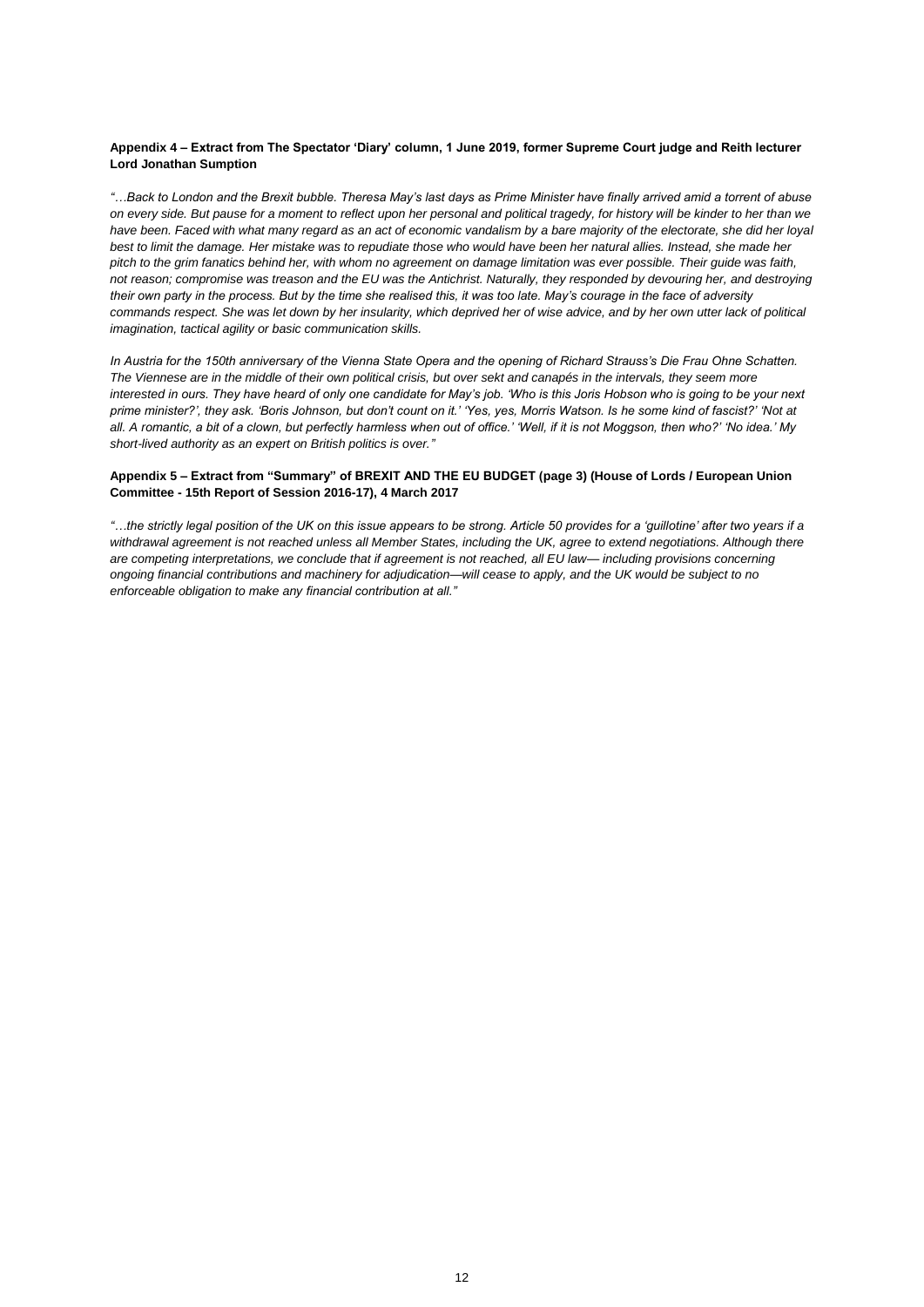#### **Appendix 6 – Extract from The Spectator, 12 May 2018, James Forsyth**

#### *What Aussies really think of Brexit*

*"Alexander Downer is coming to the end of his four-year stint as High Commissioner to the UK. His common sense will be missed*

*When friends speak, you should listen — and you would be hard pressed to find a better friend of this country in the London diplomatic corps than Alexander Downer. The 66-year-old, who has just finished a four-year stint as the Australian High Commissioner, is an Anglophile by instinct and upbringing. He spent much of his childhood here because his father was appointed to the job in 1964.*

When Downer's father left in 1972, he worried about this country joining the European Economic Community and what that *would mean for relations with Australia and other Commonwealth countries. So there is a neat symmetry in his son being High Commissioner when Britain decided to reverse that decision. But Downer is not particularly ideological about Brexit. In 2016 he dutifully joined in the chorus of diplomatic panjandrums urging Britain to vote Remain. But since then, he has been quick to talk about the opportunities it presents.*

*On its own, he says Brexit won't be transformative: 'Your fate when you leave the EU will depend much more on the domestic policies you pursue than the fact you're not in the EU. You will do well if you open your markets and you embrace free trade; there was never a country that embraced free trade that was poor as a result.'*

*Free-trade will also mean leaving the customs union: 'If you stay in the single market and the customs union, you have left the decision-making part of the EU but you remain in the rest of it… I can tell you what, you wouldn't persuade the average Aussie to contract out decision making to ASEAN [Association of South East Asian Nations], they'd just change the government if the government tried to do that!' Some Tory MPs might think the same is true in Britain.*

*Downer argues that the more attention the customs union gets, the more voters will reject it: 'The more the public understands that remaining in the customs union means that other people make all of your trade policy for you, they would regard that as completely unacceptable. I don't think they necessarily know the details of what all these terms mean, because they've got other things on their minds; you can't blame them for that. But I think if you were a really effective politician, you could make a very strong point on this.'*

*You might think: Downer would say that, wouldn't he? After all, if Britain stays in the customs union there is no chance of that UK Australia trade agreement. But he is surely right that it would be absurd for the sixth largest economy in the world not to have control over its trade policy.*

*On a UK-Australia free trade deal, Downer is keen to offer reassurance, emphasising it is nothing to be afraid of. He stresses that Australia doesn't want 'radical change to regulations' and that farmers shouldn't fear the market being flooded with cheap beef and lamb, as Australia 'doesn't have much interest in the British market'. Rather, its sights are focused on Asia, where 'there is a massive rise of the middle class. Honestly, we cannot produce enough meat at the moment to meet the market demand in Asia.'*

*Whether the agricultural lobby is reassured by this answer remains to be seen. But when Downer talks about the Australia-US free trade deal, you can see why Canberra is so keen on one with Britain. Downer points out that in the 13 years since the deal was signed, trade between the two countries has increased by 50 per cent and investment is up 130 per cent. Interestingly, Downer adds that he would like a UK-Australia trade deal to be accompanied by the kind of immigration accord Australia and the US have, which allows professionals to work in each other's country for two years, with the option to renew indefinitely…*

*Perhaps Downer's most important advice is that the Brexit debate has 'laid a little more bare the division between the liberal elite and the mainstream of British society'. The 'great challenge' will be to reconnect them once this is over. If the two sides were looking for a marriage counsellor, they could do worse than this softly spoken Australian."*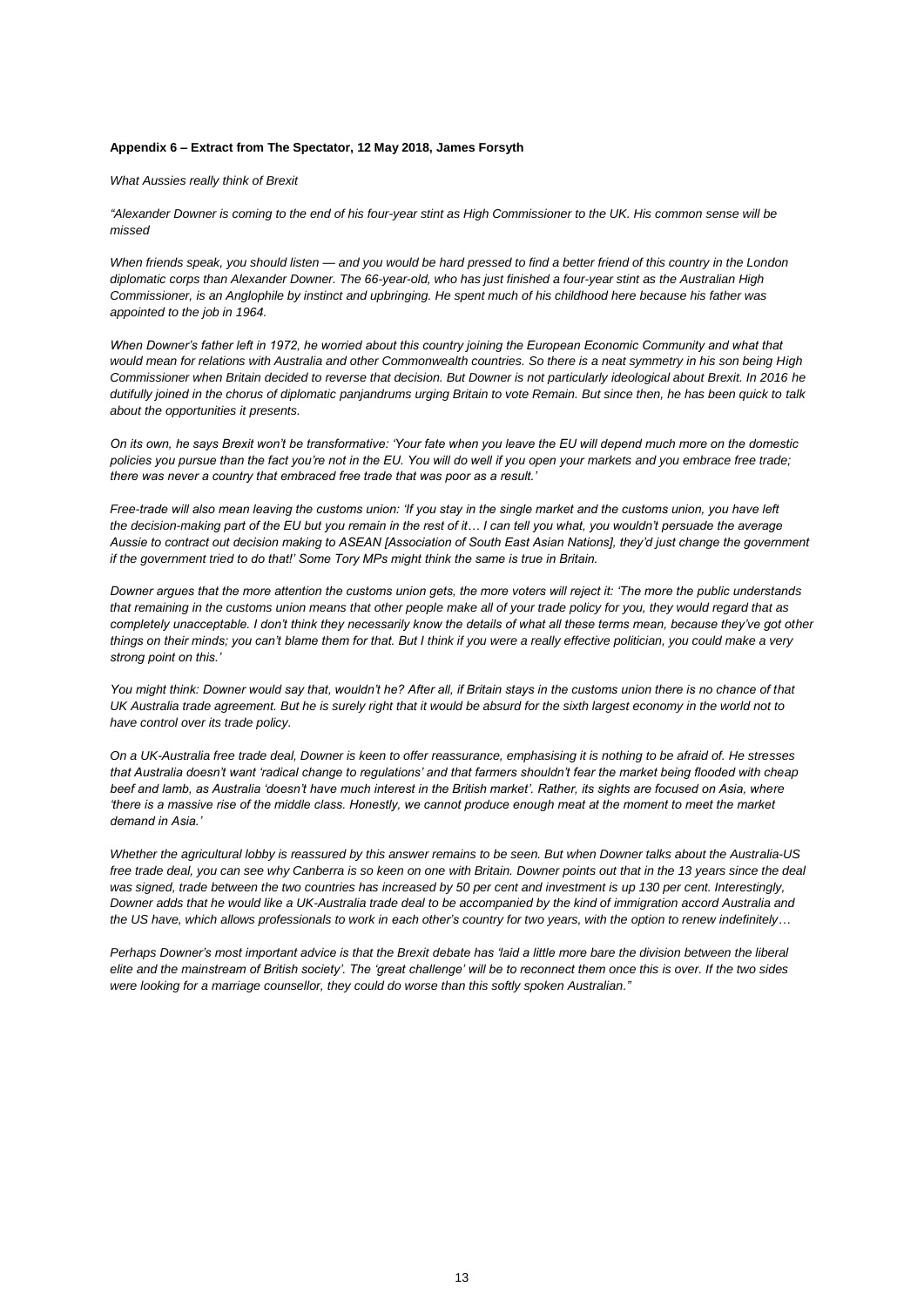# **INCOME STATEMENT for the 52 weeks ended 28 July 2019**

J D Wetherspoon plc, company number: 1709784

|                                | Notes          | 52 weeks      | 52 weeks     | 52 weeks     | 52 weeks      | 52 weeks     | 52 weeks     |
|--------------------------------|----------------|---------------|--------------|--------------|---------------|--------------|--------------|
|                                |                | ended         | ended        | ended        | ended         | ended        | ended        |
|                                |                | 28 July 2019  | 28 July 2019 | 28 July 2019 | 29 July 2018  | 29 July 2018 | 29 July 2018 |
|                                |                | <b>Before</b> | Exceptional  | After        | <b>Before</b> | Exceptional  | After        |
|                                |                | exceptional   | items        | exceptional  | exceptional   | items        | exceptional  |
|                                |                | items         | (note 4)     | items        | items         | (note 4)     | items        |
|                                |                | £000          | £000         | £000         | £000          | £000         | £000         |
| Revenue                        | 1              | 1,818,793     |              | 1,818,793    | 1,693,818     |              | 1,693,818    |
| Operating costs                |                | (1,686,876)   |              | (1,686,876)  | (1,561,527)   |              | (1,561,527)  |
| <b>Operating profit</b>        | $\overline{2}$ | 131,917       |              | 131,917      | 132,291       |              | 132,291      |
| Property gains/(losses)        | 3              | 5,599         | (7,040)      | (1, 441)     | 2,900         | (18, 251)    | (15, 351)    |
| Finance income                 | 6              | 41            |              | 41           | 48            |              | 48           |
| Finance costs                  | 6              | (35,098)      |              | (35,098)     | (27,990)      |              | (27,990)     |
| <b>Profit before tax</b>       |                | 102,459       | (7,040)      | 95,419       | 107,249       | (18, 251)    | 88,998       |
| Income tax expense             | $\overline{7}$ | (22, 830)     | 188          | (22, 642)    | (23, 567)     | 1,278        | (22, 289)    |
| Profit for the period          |                | 79,629        | (6, 852)     | 72,777       | 83,682        | (16, 973)    | 66,709       |
| Earnings per share (p)         |                |               |              |              |               |              |              |
| – Basic[1]                     | 8              | 77.2          | (6.6)        | 70.6         | 81.1          | (16.5)       | 64.6         |
| - Diluted <sup>[2]</sup>       | 8              | 75.5          | (6.5)        | 69.0         | 79.2          | (16.0)       | 63.2         |
|                                |                |               |              |              |               |              |              |
| Operating profit per share (p) |                |               |              |              |               |              |              |
| - Diluted[2]                   | 8              | 125.1         |              | 125.1        | 125.3         |              | 125.3        |

# **STATEMENT OF COMPREHENSIVE INCOME for the 52 weeks ended 28 July 2019**

|                                                                      | <b>Notes</b> | 52 weeks<br>ended<br>28 July 2019<br>£000 | 52 weeks<br>ended<br>29 July 2018<br>£000 |
|----------------------------------------------------------------------|--------------|-------------------------------------------|-------------------------------------------|
| Items which may be reclassified subsequently to profit or loss:      |              |                                           |                                           |
| Interest-rate swaps: (loss)/gain taken to other comprehensive income |              | (24, 963)                                 | 14,787                                    |
| Tax on items taken directly to other comprehensive income            | 7            | 4.243                                     | (2,513)                                   |
| Currency translation differences                                     |              | 181                                       | (320)                                     |
| Net (loss)/gain recognised directly in other comprehensive income    |              | (20, 539)                                 | 11,954                                    |
| Profit for the period                                                |              | 72,777                                    | 66,709                                    |
| Total comprehensive income for the period                            |              | 52,238                                    | 78,663                                    |

[1] Calculated excluding shares held in trust.

[2] Calculated using issued share capital which includes shares held in trust.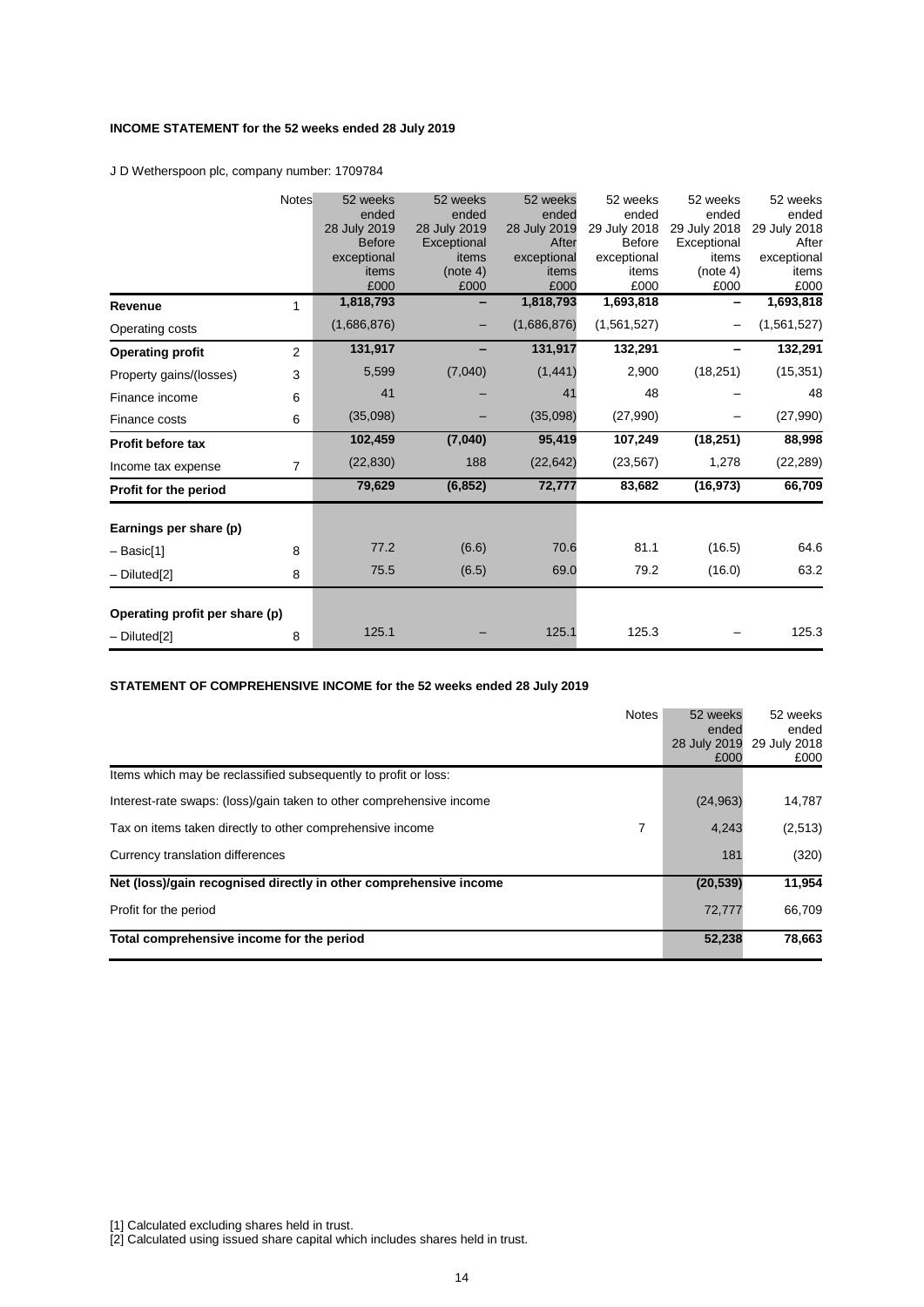# **CASH FLOW STATEMENT for the 52 weeks ended 28 July 2019**

J D Wetherspoon plc, company number: 1709784

| Free cash flow per ordinary share                 | 8     |                                           | 92.0p                                     |                                           | 88.4p                                     |
|---------------------------------------------------|-------|-------------------------------------------|-------------------------------------------|-------------------------------------------|-------------------------------------------|
| Free cash flow                                    | 8     |                                           | 96,998                                    |                                           | 93,357                                    |
| Closing cash and cash equivalents                 |       | 42,950                                    |                                           | 63,091                                    |                                           |
| Opening cash and cash equivalents                 |       | 63,091                                    |                                           | 50,644                                    |                                           |
| Net change in cash and cash equivalents           | 10    | (20, 141)                                 |                                           | 12,447                                    |                                           |
| Net cash outflow from financing activities        |       | (44, 294)                                 | (22, 272)                                 | (37, 111)                                 | (14, 123)                                 |
| Finance lease principal payments                  | 10    | (2, 106)                                  |                                           |                                           |                                           |
| Advances under finance lease                      | 10    | 12,000                                    |                                           |                                           |                                           |
| Loan issue costs                                  | 10    | (6, 268)                                  | (6, 268)                                  | (518)                                     | (518)                                     |
| Repayment of bank loans                           | 10    | (13, 865)                                 |                                           |                                           |                                           |
| Advances under bank loans                         | 10    |                                           |                                           | 41,314                                    |                                           |
| Purchase of own shares for share-based payments   |       | (16,004)                                  | (16,004)                                  | (13,605)                                  | (13,605)                                  |
| Purchase of own shares for cancellation           |       | (5,399)                                   |                                           | (51, 647)                                 |                                           |
| Equity dividends paid                             | 11    | (12, 652)                                 |                                           | (12, 655)                                 |                                           |
| Cash flows from financing activities              |       |                                           |                                           |                                           |                                           |
| Net cash outflow from investing activities        |       | (149, 438)                                | (54, 321)                                 | (126, 841)                                | (68, 919)                                 |
| Lease premiums paid                               |       | (451)                                     |                                           |                                           |                                           |
| Proceeds of sale of property, plant and equipment |       | 9,319                                     |                                           | 4,742                                     |                                           |
| Freehold reversions                               |       | (77, 207)                                 |                                           | (16, 278)                                 |                                           |
| Investment in new pubs and pub extensions         |       | (26, 778)                                 |                                           | (46, 386)                                 |                                           |
| Reinvestment in business and IT projects [2]      |       | (6,923)                                   | (6, 923)                                  | (5, 166)                                  | (5, 166)                                  |
| Reinvestment in pubs                              |       | (47, 398)                                 | (47, 398)                                 | (63, 753)                                 | (63, 753)                                 |
| Cash flows from investing activities              |       |                                           |                                           |                                           |                                           |
| Net cash inflow from operating activities         |       | 173,591                                   | 173,591                                   | 176,399                                   | 176,399                                   |
| Corporation tax paid                              |       | (19,661)                                  | (19,661)                                  | (26, 113)                                 | (26, 113)                                 |
| Interest paid                                     |       | (33, 957)                                 | (33, 957)                                 | (25, 824)                                 | (25, 824)                                 |
| Interest received                                 |       | 33                                        | 33                                        | 36                                        | 36                                        |
| Cash generated from operations                    | 9     | 227,176                                   | 227,176                                   | 228,300                                   | 228,300                                   |
| Cash flows from operating activities              |       |                                           |                                           |                                           |                                           |
|                                                   |       | 52 weeks<br>ended<br>28 July 2019<br>£000 | 52 weeks<br>ended<br>28 July 2019<br>£000 | 52 weeks<br>ended<br>29 July 2018<br>£000 | 52 weeks<br>ended<br>29 July 2018<br>£000 |
|                                                   | Notes |                                           | Free cash<br>Flow[1]                      |                                           | Free cash<br>Flow[1]                      |

[1]Free cash flow is a measure not required by accounting standards; a definition is provided in our accounting policies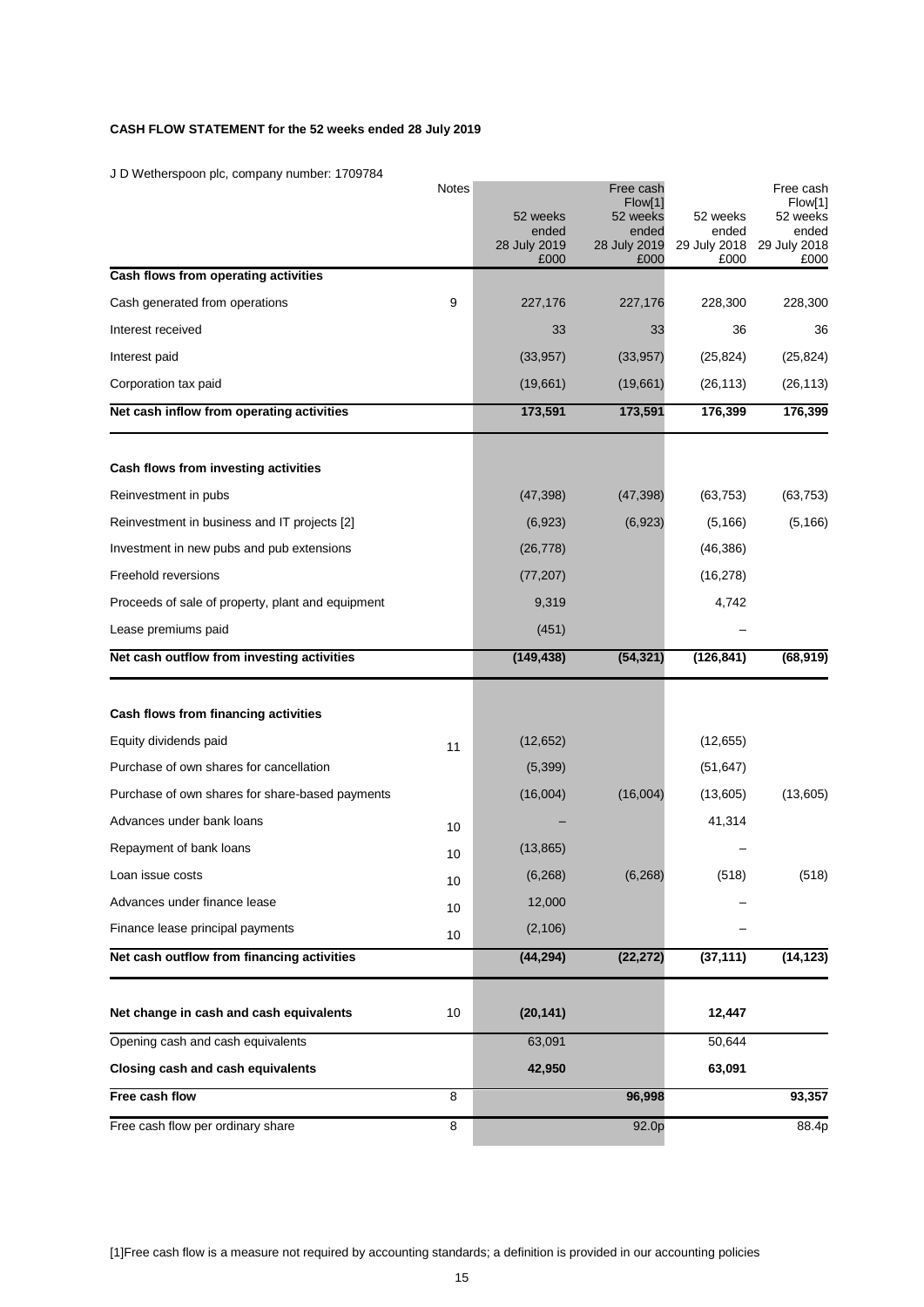# **BALANCE SHEET as at 28 July 2019**

J D Wetherspoon plc, company number: 1709784

| $\sigma$ by weakendpoon plot company namber. Theorem | <b>Notes</b>   | 28 July 2019<br>£000 | 29 July 2018<br>£000 |
|------------------------------------------------------|----------------|----------------------|----------------------|
| <b>Assets</b>                                        |                |                      |                      |
| <b>Non-current assets</b>                            |                |                      |                      |
| Property, plant and equipment                        | 13             | 1,384,971            | 1,306,073            |
| Intangible assets                                    | 12             | 23,070               | 24,779               |
| Investment property                                  | 14             | 5,531                | 7,494                |
| Other non-current assets                             | 15             | 7,888                | 7,925                |
| Derivative financial instruments                     |                | 321                  | 14,976               |
| Deferred tax assets                                  | $\overline{7}$ | 8,342                | 4,099                |
| <b>Total non-current assets</b>                      |                | 1,430,123            | 1,365,346            |
| Assets held for sale                                 |                | 3,146                | 1,455                |
| <b>Current assets</b>                                |                |                      |                      |
| Inventories                                          |                | 23,717               | 23,300               |
| Receivables                                          |                | 21,903               | 23,122               |
| Cash and cash equivalents                            |                | 42,950               | 63,091               |
| <b>Total current assets</b>                          |                | 88,570               | 109,513              |
| <b>Total assets</b>                                  |                | 1,521,839            | 1,476,314            |
|                                                      |                |                      |                      |
| <b>Liabilities</b>                                   |                |                      |                      |
| <b>Current liabilities</b>                           |                |                      |                      |
| <b>Borrowings</b>                                    |                | (3,287)              | (8, 864)             |
| Derivative financial instruments                     |                |                      | (160)                |
| Trade and other payables                             |                | (308, 326)           | (290, 602)           |
| Current income tax liabilities                       |                | (10, 986)            | (8,950)              |
| Provisions                                           |                | (4,072)              | (8,052)              |
| <b>Total current liabilities</b>                     |                | (326, 671)           | (316, 628)           |
| <b>Non-current liabilities</b>                       |                |                      |                      |
| <b>Borrowings</b>                                    |                | (776, 683)           | (780, 420)           |
| Derivative financial instruments                     |                | (49, 393)            | (38, 925)            |
| Deferred tax liabilities                             | 7              | (39, 416)            | (38,980)             |
| Provisions                                           |                | (1,934)              | (2, 453)             |
| Other liabilities                                    |                | (10, 930)            | (12, 346)            |
| <b>Total non-current liabilities</b>                 |                | (878, 356)           | (873, 124)           |
| <b>Net assets</b>                                    |                | 316,812              | 286,562              |
| <b>Equity</b>                                        |                |                      |                      |
| Share capital                                        |                | 2,102                | 2,110                |
| Share premium account                                |                | 143,294              | 143,294              |
| Capital redemption reserve                           |                | 2,329                | 2,321                |
| Hedging reserve                                      |                | (40, 730)            | (20,010)             |
| Currency translation reserve                         |                | 5,370                | 4,767                |
| Retained earnings                                    |                | 204,447              | 154,080              |
| <b>Total equity</b>                                  |                | 316,812              | 286,562              |

The financial statements, approved by the board of directors and authorised for issue on 12 September 2019, are signed on its behalf by:

John Hutson Ben Whitley Ben Whitley Ben Whitley<br>
Director Ben Whitley Birector Director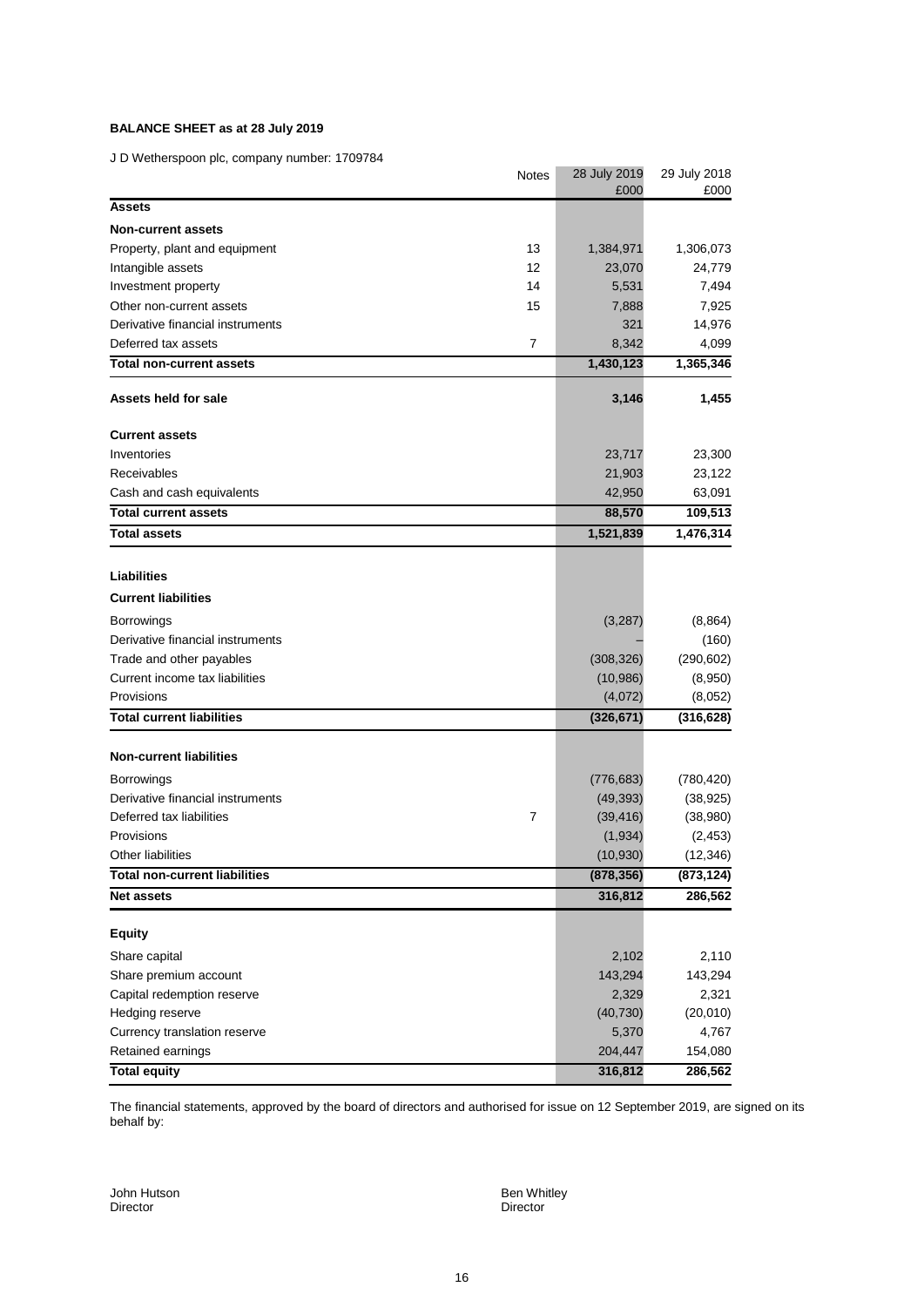# **STATEMENT OF CHANGES IN EQUITY**

J D Wetherspoon plc, company number: 1709784

|                                                 | <b>Notes</b>   | Share<br>capital | Share<br>premium | Capital<br>redemption | Hedging<br>reserve | Currency Retained<br>translation earnings |                 | Total           |
|-------------------------------------------------|----------------|------------------|------------------|-----------------------|--------------------|-------------------------------------------|-----------------|-----------------|
|                                                 |                |                  | account          | reserve               |                    | reserve                                   |                 |                 |
| Reported at 30 July 2017                        |                | £000<br>2,180    | £000<br>143,294  | £000<br>2,251         | £000<br>(32, 284)  | £000<br>4,899                             | £000<br>138,092 | £000<br>258,432 |
|                                                 |                |                  |                  |                       |                    |                                           |                 |                 |
| Total comprehensive income                      |                |                  |                  |                       | 12,274             | (132)                                     | 66,521          | 78,663          |
| Profit for the period                           |                |                  |                  |                       |                    |                                           | 66,709          | 66,709          |
| Interest-rate swaps: cash flow hedges           |                |                  |                  |                       | 14,787             |                                           |                 | 14,787          |
| Tax taken directly to comprehensive income      | 7              |                  |                  |                       | (2,513)            |                                           |                 | (2,513)         |
| Currency translation differences                |                |                  |                  |                       |                    | (132)                                     | (188)           | (320)           |
| Purchase of own shares for cancellation         |                | (70)             |                  | $\overline{70}$       |                    |                                           | (36, 205)       | (36, 205)       |
| Share-based payment charges                     |                |                  |                  |                       |                    |                                           | 11,405          | 11,405          |
| Tax on share-based payments                     | $\overline{7}$ |                  |                  |                       |                    |                                           | 527             | 527             |
| Purchase of own shares for share-based payments |                |                  |                  |                       |                    |                                           | (13,605)        | (13,605)        |
| <b>Dividends</b>                                | 11             |                  |                  |                       |                    |                                           | (12, 655)       | (12, 655)       |
| At 29 July 2018                                 |                | 2,110            | 143,294          | 2,321                 | (20, 010)          | 4,767                                     | 154,080         | 286,562         |
|                                                 |                |                  |                  |                       |                    |                                           |                 |                 |
| Total comprehensive income                      |                |                  |                  |                       | (20, 720)          | 603                                       | 72,355          | 52,238          |
| Profit for the period                           |                |                  |                  |                       |                    |                                           | 72,777          | 72,777          |
| Interest-rate swaps: cash flow hedges           |                |                  |                  |                       | (24, 963)          |                                           |                 | (24, 963)       |
| Tax taken directly to comprehensive income      | 7              |                  |                  |                       | 4,243              |                                           |                 | 4,243           |
| Currency translation differences                |                |                  |                  |                       |                    | 603                                       | (422)           | 181             |
| Purchase of own shares for cancellation         |                | (8)              |                  | 8                     |                    |                                           | (5, 399)        | (5, 399)        |
| Share-based payment charges                     |                |                  |                  |                       |                    |                                           | 11,558          | 11,558          |
| Tax on share-based payments                     | $\overline{7}$ |                  |                  |                       |                    |                                           | 509             | 509             |
| Purchase of own shares for share-based payments |                |                  |                  |                       |                    |                                           | (16,004)        | (16,004)        |
| <b>Dividends</b>                                | 11             |                  |                  |                       |                    |                                           | (12, 652)       | (12, 652)       |
| At 28 July 2019                                 |                | 2,102            | 143,294          | 2,329                 | (40, 730)          | 5,370                                     | 204,447         | 316,812         |

The balance classified as share capital represents proceeds arising on issue of the company's equity share capital, comprising 2p ordinary shares and the cancellation of shares repurchased by the company.

The capital redemption reserve increased owing to the repurchase of a number of shares in the year.

Shares acquired in relation to the employee Share Incentive Plan and the Deferred Bonus Scheme are held in trust, until such time as the awards vest. At 28 July 2019, the number of shares held in trust was 2,259,401 (2018: 2,367,991), with a nominal value of £45,188 (2018: £47,360) and a market value of £34,794,775 (2018: £28,865,810); these are included in retained earnings.

During the year, 402,899 shares were repurchased by the company for cancellation, representing approximately 0.38% of the issued share capital, at a cost of £5.4m, including stamp duty, representing an average cost per share of 1,327p.

Hedging gains and losses arise from fair value movements in the company's financial derivative instruments, in line with the accounting policy disclosed in section 2.

The currency translation reserve contains the accumulated currency gains and losses on the long-term financing and balance sheet translation of the overseas branch. The currency translation difference reported in retained earnings is the restatement of the opening reserves in the overseas branch at the current year end currency exchange rate.

As at 28 July 2019, the company had distributable reserves of £169.1m.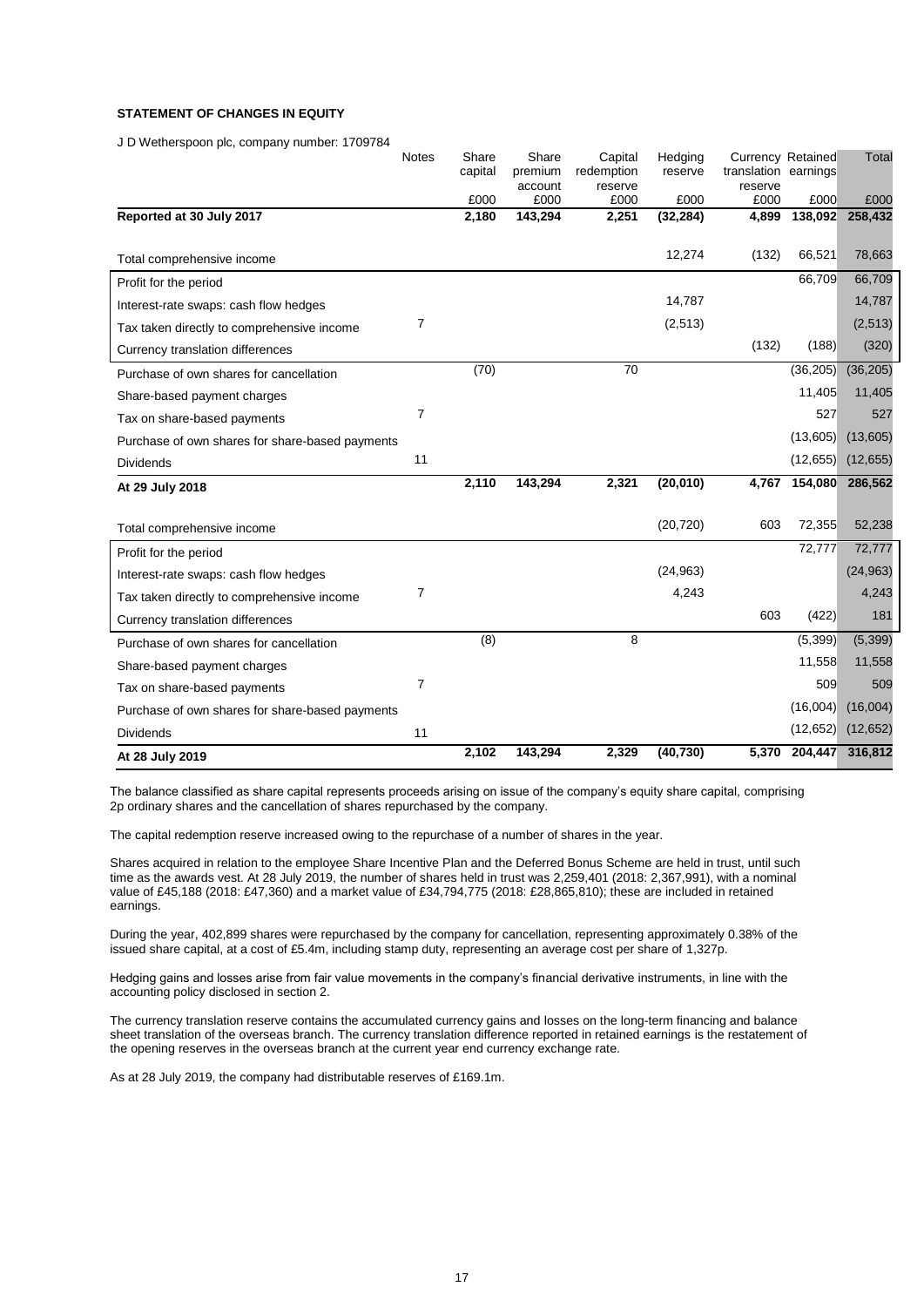# **NOTES TO THE FINANCIAL STATEMENTS**

# **1. Revenue**

Revenue disclosed in the income statement is analysed as follows:

|                     | 52 weeks  | 52 weeks  |
|---------------------|-----------|-----------|
|                     | ended     | ended     |
|                     | 28 July   | 29 July   |
|                     | 2019      | 2018      |
|                     | £000      | £000      |
|                     |           |           |
| Bar                 | 1,094,001 | 1,031,672 |
| Food                | 656,955   | 599,937   |
| Slot/fruit machines | 46,404    | 42,161    |
| Hotel               | 19,699    | 18,400    |
| Other               | 1,734     | 1,648     |
|                     | 1,818,793 | 1,693,818 |

# **2. Operating profit – analysis of costs by nature**

This is stated after charging/(crediting):

|                                                         | 52 weeks | 52 weeks |
|---------------------------------------------------------|----------|----------|
|                                                         | ended    | ended    |
|                                                         | 28 July  | 29 July  |
|                                                         | 2019     | 2018     |
|                                                         | £000     | £000     |
| Concession rental payments                              | 32,086   | 25,075   |
| Minimum operating lease payments                        | 38.241   | 42,754   |
| Repairs and maintenance                                 | 76.879   | 71.261   |
| Net rent receivable                                     | (1,545)  | (1,407)  |
| Share-based payments (note 5)                           | 11.558   | 11.405   |
| Depreciation of property, plant and equipment (note 13) | 73.779   | 70.918   |
| Amortisation of intangible assets (note 12)             | 7,634    | 7,984    |
| Depreciation of investment properties (note 14)         | 55       | 56       |
| Amortisation of other non-current assets (note 15)      | 343      | 347      |

| Auditors' remuneration                                 | 52 weeks<br>ended<br>28 July<br>2019 | 52 weeks<br>ended<br>29 July<br>2018 |
|--------------------------------------------------------|--------------------------------------|--------------------------------------|
|                                                        | £000                                 | £000                                 |
| Fees payable for the audit of the financial statements |                                      |                                      |
| - Standard audit fees                                  | 167                                  | 167                                  |
| - Additional audit work                                | 23                                   |                                      |
| Fees payable for other services:                       |                                      |                                      |
| - Audit related services                               |                                      | 38                                   |
| - Assurance services                                   | 27                                   | 27                                   |
| Total auditors' fees                                   | 217                                  | 232                                  |

| Analysis of continuing operations        |             | 52 weeks    |  |
|------------------------------------------|-------------|-------------|--|
|                                          | ended       | ended       |  |
|                                          | 28 July     | 29 July     |  |
|                                          | 2019        | 2018        |  |
|                                          | £000        | £000        |  |
| Revenue                                  | 1,818,793   | 1,693,818   |  |
| Cost of sales                            | (1,639,378) | (1,517,255) |  |
| Gross profit                             | 179.415     | 176,563     |  |
| Administration costs                     | (47, 498)   | (44, 272)   |  |
| Operating profit after exceptional items | 131.917     | 132.291     |  |

Included within cost of sales is £640.5m (2018: £602.4m) relating to cost of inventory recognised as expense.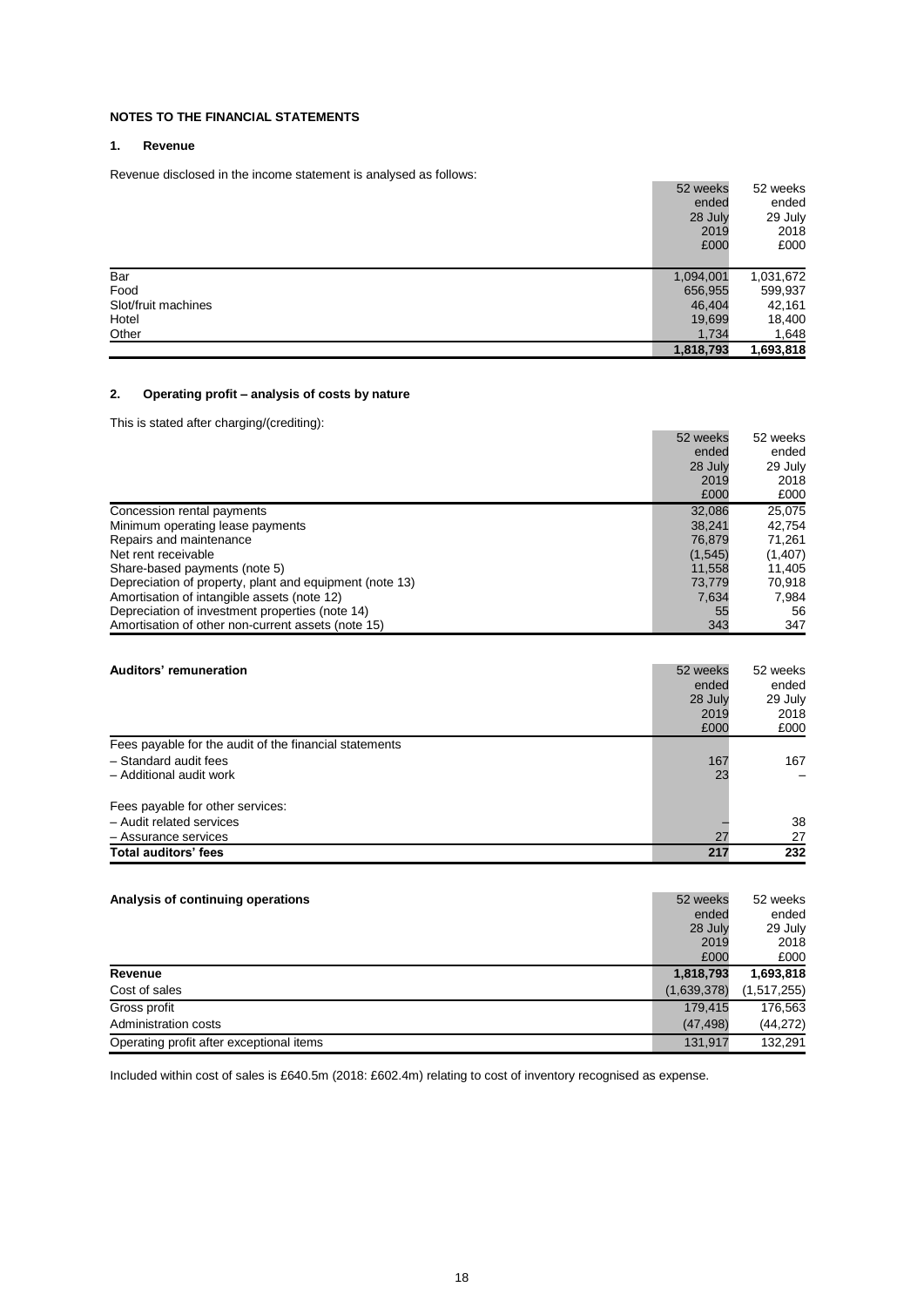#### **3. Property gains and losses**

| Total property (gains)/losses               | (5, 599)          | 7,040             | 1,441             | (2,900)           | 18,251                                 | 15.351            |
|---------------------------------------------|-------------------|-------------------|-------------------|-------------------|----------------------------------------|-------------------|
| Other property gains                        | (1, 179)          | $\qquad \qquad$   | (1, 179)          | (1, 152)          | $\overline{\phantom{m}}$               | (1, 152)          |
| Onerous lease provision                     |                   | 1,762             | 1,762             |                   | 5,962                                  | 5,962             |
| Impairment of other assets                  |                   | 145               | 145               |                   |                                        |                   |
| Impairment of property, plant and equipment |                   | 3,550             | 3,550             |                   | 3,588                                  | 3,588             |
| Additional costs of disposal                | 230               | 568               | 798               | 117               | 3,625                                  | 3,742             |
| (Gain)/loss on disposal of fixed assets     | (4,650)           | 1,015             | (3,635)           | (1,865)           | 5,076                                  | 3,211             |
|                                             | £000              | £000              | £000              | £000              | £000                                   | £000              |
|                                             | items             | (note 4)          | items             | items             | (note 4)                               | items             |
|                                             | exceptional       | items             | exceptional       | exceptional       | items                                  | exceptional       |
|                                             | <b>Before</b>     | Exceptional       | After             | Before            | Exceptional                            | After             |
|                                             | 28 July 2019      | 28 July 2019      | 28 July 2019      |                   | 29 July 2018 29 July 2018 29 July 2018 |                   |
|                                             | 52 weeks<br>ended | 52 weeks<br>ended | 52 weeks<br>ended | 52 weeks<br>ended | 52 weeks<br>ended                      | 52 weeks<br>ended |
|                                             |                   |                   |                   |                   |                                        |                   |

The gain of £5,599,000 (2018: £2,900,000) relates to non-disposal programme sites.

#### **4. Exceptional items**

|                                             | 52 weeks | 52 weeks |
|---------------------------------------------|----------|----------|
|                                             | ended    | ended    |
|                                             | 28 July  | 29 July  |
|                                             | 2019     | 2018     |
|                                             | £000     | £000     |
| <b>Exceptional property losses</b>          |          |          |
| Disposal programme                          |          |          |
| Loss on disposal of pubs                    | 1,583    | 8,701    |
| Impairment property plant and equipment     | 1,298    |          |
| Impairment of other non-current assets      | 93       |          |
| Onerous lease provision                     | 1,134    | 4,520    |
|                                             | 4,108    | 13,221   |
| Other property losses                       |          |          |
| Impairment of property, plant and equipment | 2,252    | 3,588    |
| Impairment of other non-current assets      | 52       |          |
| Onerous lease provision                     | 628      | 1,442    |
|                                             | 2,932    | 5,030    |
|                                             |          |          |
| <b>Total exceptional property losses</b>    | 7,040    | 18,251   |
|                                             |          |          |
| <b>Exceptional tax</b>                      |          |          |
| Tax effect on exceptional items             | (188)    | (1,278)  |
| <b>Total exceptional items</b>              | 6,852    | 16,973   |

Disposal programme

.

The company has offered several of its sites for sale. At the year end, a further eight (2018: 19) sites had been sold, including those which were closed in the previous year; two (2018: one) were classified as held for sale.

In the table above, the costs classified as loss on disposal are the losses on sold sites and associated costs to sale.

Onerous lease provision relates to sites which have been closed.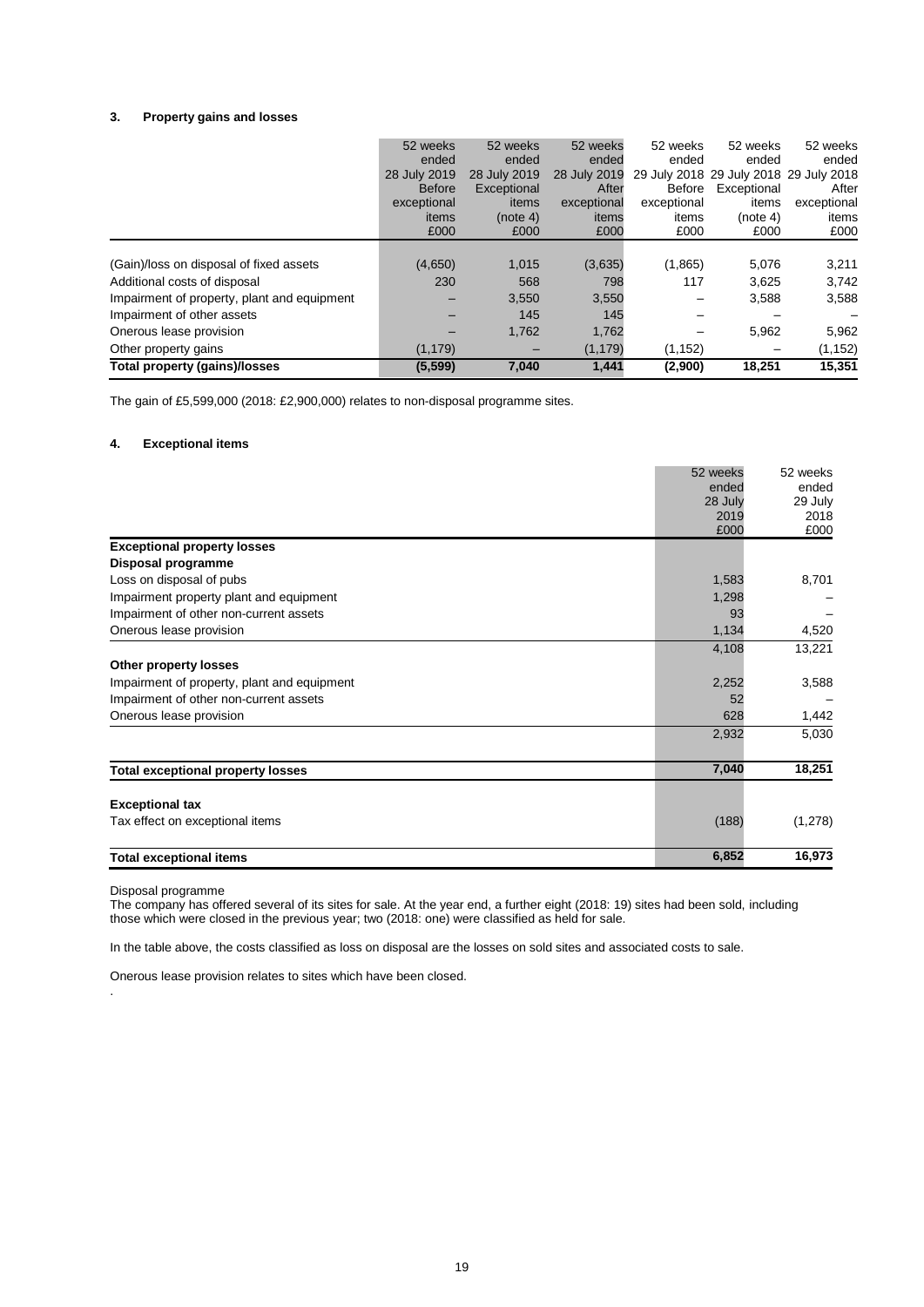#### **4. Exceptional items (continued)**

#### Other property losses

Property impairment relates to the situation in which, owing to poor trading performance, pubs are unlikely to generate sufficient cash in the future to justify their current book value. In the year, an exceptional charge of £2,304,000 (2018: £3,588,000) was incurred in respect of the impairment of assets as required under IAS 36. This comprises an impairment charge of £2,304,000 (2018: £6,898,000), offset by impairment reversals of £Nil (2018: £3,310,000).

The onerous lease provision relates to pubs for which future trading profits, or income from subleases, are not expected to cover the rent. The provision takes several factors into account, including the expected future profitability of the pub and also the amount estimated as payable on surrender of the lease, where this is a likely outcome. In the year, £628,000 (2018: £1,442,000) was charged net in respect of onerous leases outside of the disposal programme.

All exceptional items listed above generated a net cash outflow of £6,040,000 (2018: outflow of £629,000).

#### **5. Employee benefits expenses**

|                                                               | 52 weeks | 52 weeks |
|---------------------------------------------------------------|----------|----------|
|                                                               | ended    | ended    |
|                                                               | 28 July  | 29 July  |
|                                                               | 2019     | 2018     |
|                                                               | £000     | £000     |
| Wages and salaries                                            | 568,758  | 501,229  |
| Social Security costs                                         | 35,783   | 34,455   |
| Other pension costs                                           | 6,912    | 4,510    |
| Share-based payments                                          | 11,558   | 11,405   |
|                                                               | 623,011  | 551,599  |
| Directors' emoluments                                         | 2019     | 2018     |
|                                                               | £000     | £000     |
|                                                               |          |          |
| Aggregate emoluments                                          | 1,858    | 1,895    |
| Aggregate amount receivable under long-term incentive schemes | 515      | 1,297    |
| Company contributions to money purchase pension scheme        | 162      | 154      |

The totals below relate to the monthly average number of employees during the year, not the total number of employees at the end of the year (including directors on a service contract).

|                              | 2019<br>Number | 2018<br>Number |
|------------------------------|----------------|----------------|
| <b>Full-time equivalents</b> | 4,442          | 4,335          |
| Managerial/administration    |                |                |
| Hourly paid staff            | 21,035         | 19,727         |
|                              | 25,477         | 24,062         |
|                              |                |                |
|                              | 2019           | 2018           |
|                              | Number         | Number         |
| <b>Total employees</b>       |                |                |
| Managerial/administration    | 4,541          | 4,424          |
| Hourly paid staff            | 37,358         | 33,960         |
|                              | 41,899         | 38,384         |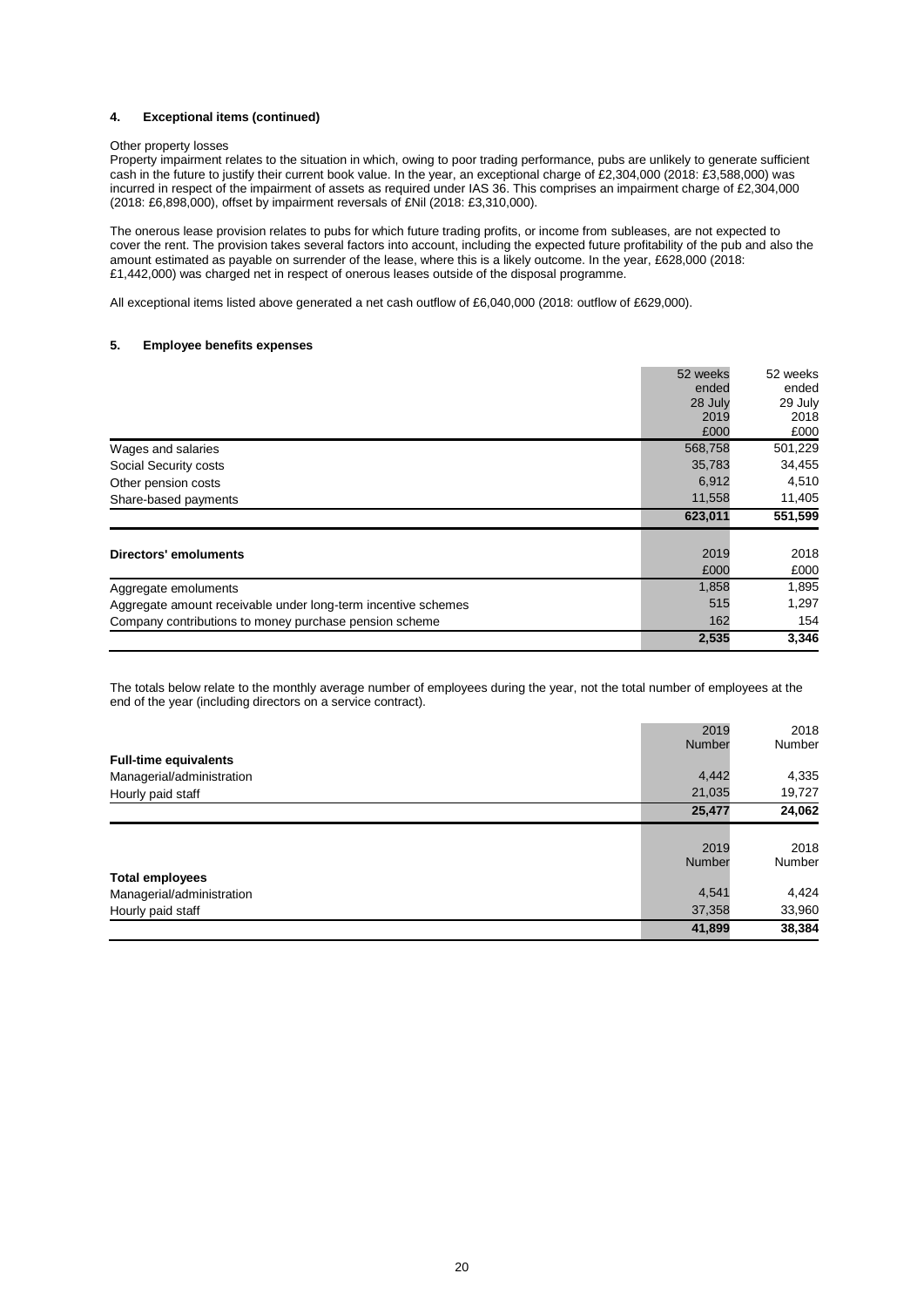#### **5. Employee benefits expenses (continued)**

The shares awarded as part of the above schemes are based on the cash value of the bonuses at the date of the awards. These awards vest over three years – with their cost spread equally over their three-year life. The share-based payment charge above represents the annual cost of bonuses awarded over the past three years. All awards are settled in equity.

The company operates two share-based compensation plans. In both schemes, the fair values of the shares granted are determined by reference to the share price at the date of the award. The shares vest at a £Nil exercise price – and there are no market-based conditions to the shares which affect their ability to vest.

#### **Share-based payments** 52 weeks 52 weeks

| $5.14.0$ $5.400$ $6.80$                                    |           | --------- |
|------------------------------------------------------------|-----------|-----------|
|                                                            | ended     | ended     |
|                                                            | 28 July   | 29 July   |
|                                                            | 2019      | 2018      |
| Shares awarded during the year (shares)                    | 1,390,290 | 1,366,435 |
| Average price of shares awarded (pence)                    | 1.313     | 1.268     |
| Market value of shares vested during the year (£000)       | 17.173    | 14.199    |
| Total liability of the share based payments schemes (£000) | 16,259    | 15,668    |
|                                                            |           |           |

#### **6. Finance income and costs**

|                                                      | 52 weeks<br>ended<br>28 July<br>2019<br>£000 | 52 weeks<br>ended<br>29 July<br>2018<br>£000 |
|------------------------------------------------------|----------------------------------------------|----------------------------------------------|
| <b>Finance costs</b>                                 |                                              |                                              |
| Interest payable on bank loans and overdrafts        | 21,089                                       | 18,899                                       |
| Amortisation of bank loan issue costs (note 10)      | 925                                          | 1,540                                        |
| Interest payable on swaps                            | 12,705                                       | 7,544                                        |
| Interest payable on obligations under finance leases | 152                                          |                                              |
| Interest payable on other loans                      | 227                                          | $\overline{7}$                               |
| <b>Total finance costs</b>                           | 35,098                                       | 27,990                                       |
| Bank interest receivable                             | (41)                                         | (48)                                         |
| <b>Total finance income</b>                          | (41)                                         | (48)                                         |

The finance costs in the income statement were covered 3.9 times (2018: 4.8 times) by earnings before interest, tax and exceptional items.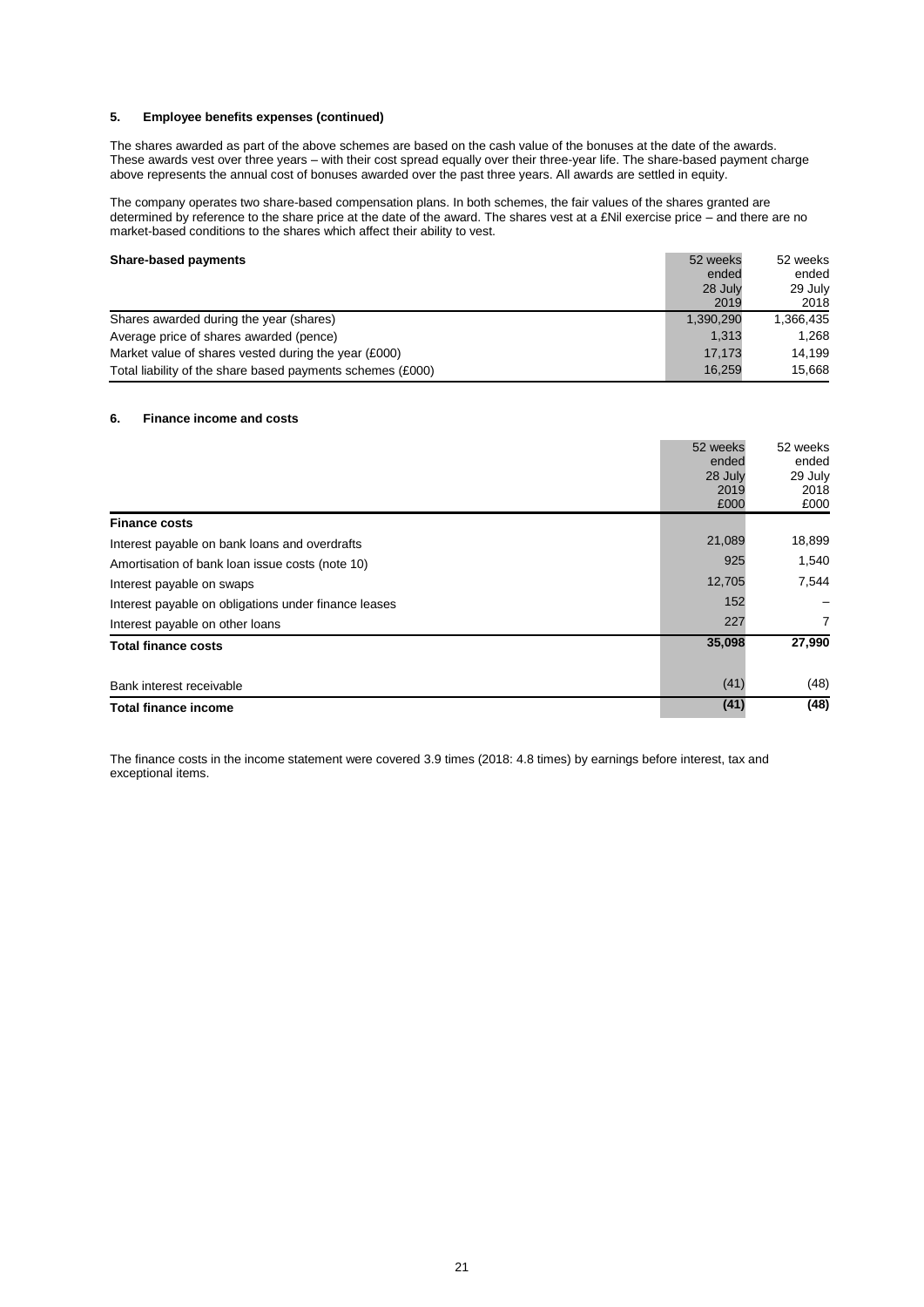# **7. Income tax expense**

# (a) Tax on profit on ordinary activities

The standard rate of corporation tax in the UK is 19.00%. The company's profits for the accounting period are taxed at a rate of 19.00% (2018: 19.00%).

|                                    | 52 weeks      | 52 weeks         | 52 weeks      | 52 weeks      | 52 weeks                               | 52 weeks      |
|------------------------------------|---------------|------------------|---------------|---------------|----------------------------------------|---------------|
|                                    | ended         | ended            | ended         | ended         | ended                                  | ended         |
|                                    | 28 July 2019  | 28 July 2019     | 28 July 2019  |               | 29 July 2018 29 July 2018 29 July 2018 |               |
|                                    | <b>Before</b> | Exceptional      | After         | Before        | Exceptional                            | After         |
|                                    | exceptional   | items            | exceptional   | exceptional   | items                                  | exceptional   |
|                                    | items         | (note 4)         | items         | items         | (note 4)                               | items         |
|                                    | £000          | £000             | £000          | £000          | £000                                   | £000          |
| Taken through income statement     |               |                  |               |               |                                        |               |
| Current income tax:                |               |                  |               |               |                                        |               |
| Current income tax charge          | 23,406        | (273)            | 23,133        | 24,466        | (325)                                  | 24,141        |
| Previous period adjustment         | (922)         |                  | (922)         | (765)         |                                        | (765)         |
| Total current income tax           | 22,484        | (273)            | 22,211        | 23,701        | (325)                                  | 23,376        |
| Deferred tax:                      |               |                  |               |               |                                        |               |
| Temporary differences              | 2,174         | 85               | 2,259         | (70)          | (953)                                  | (1,023)       |
| Previous period adjustment         | (1,828)       | ۳                | (1,828)       | (64)          |                                        | (64)          |
| Total deferred tax                 | 346           | 85               | 431           | (134)         | (953)                                  | (1,087)       |
| Tax charge/(credit)                | 22,830        | (188)            | 22,642        | 23,567        | (1, 278)                               | 22,289        |
|                                    |               |                  |               |               |                                        |               |
|                                    | 52 weeks      | 52 weeks         | 52 weeks      | 52 weeks      | 52 weeks                               | 52 weeks      |
|                                    | ended         | ended            | ended         | ended         | ended                                  | ended         |
|                                    | 28 July 2019  | 28 July 2019     | 28 July 2019  |               | 29 July 2018 29 July 2018 29 July 2018 |               |
|                                    | <b>Before</b> | Exceptional      | After         | <b>Before</b> | Exceptional                            | After         |
|                                    | exceptional   | items            | exceptional   | exceptional   | items                                  | exceptional   |
|                                    | items         | (note 4)         | items         | items         | (note 4)                               | items         |
|                                    | £000          | £000             | £000          | £000          | £000                                   | £000          |
| Taken through equity               |               |                  |               |               |                                        |               |
| Tax on share-based payments        |               |                  |               |               |                                        |               |
| Current tax                        | (514)         |                  | (514)         | (472)         |                                        | (472)         |
| Deferred tax                       | 5             |                  | 5             | (55)          |                                        | (55)          |
| <b>Tax credit</b>                  | (509)         |                  | (509)         | (527)         |                                        | (527)         |
|                                    |               |                  |               |               |                                        |               |
|                                    | 52 weeks      | 52 weeks         | 52 weeks      | 52 weeks      | 52 weeks                               | 52 weeks      |
|                                    | ended         | ended            | ended         | ended         | ended                                  | ended         |
|                                    | 28 July 2019  | 28 July 2019     | 28 July 2019  |               | 29 July 2018 29 July 2018 29 July 2018 |               |
|                                    | <b>Before</b> | Exceptional      | After         | Before        | Exceptional                            | After         |
|                                    | exceptional   | items            | exceptional   | exceptional   | items                                  | exceptional   |
|                                    | items<br>£000 | (note 4)<br>£000 | items<br>£000 | items<br>£000 | (note 4)<br>£000                       | items<br>£000 |
| Taken through comprehensive income |               |                  |               |               |                                        |               |
| Deferred tax charge on swaps       | (4, 243)      |                  | (4, 243)      | 2,513         |                                        | 2,513         |
| Tax (credit)/charge                | (4, 243)      |                  | (4, 243)      | 2,513         |                                        | 2,513         |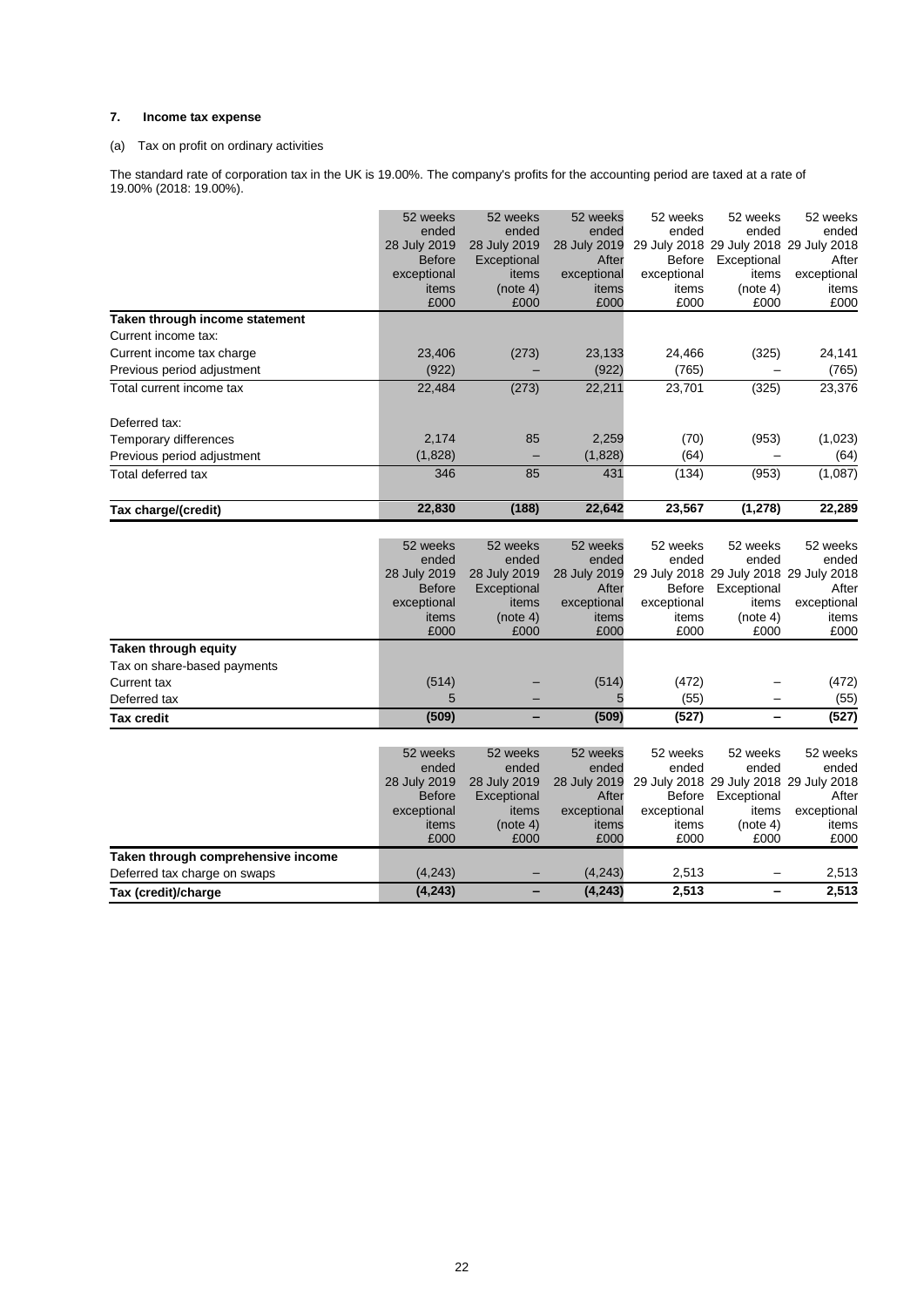#### **7. Income tax expense (continued)**

### (b) Reconciliation of the total tax charge

The taxation charge for the 52 weeks ended 28 July 2019 is based on the pre-exceptional profit before tax of £102.5m and the estimated effective tax rate before exceptional items for the 52 weeks ended 28 July 2019 of 22.3% (2018: 22.0%). This comprises a pre-exceptional current tax rate of 22.0% (2018: 22.1%) and a pre-exceptional deferred tax charge of 0.3% (2018: 0.1% credit).

The UK standard weighted average tax rate for the period is 19.00% (2018: 19.00%). The current tax rate is higher than the UK standard weighted average tax rate owing mainly to depreciation which is not eligible for tax relief.

|                                                    | 52 weeks      | 52 weeks    | 52 weeks      | 52 weeks    |
|----------------------------------------------------|---------------|-------------|---------------|-------------|
|                                                    | ended         | ended       | ended         | ended       |
|                                                    | 28 Jul 2019   | 28 Jul 2019 | 29 Jul 2018   | 29 Jul 2018 |
|                                                    | <b>Before</b> | After       | <b>Before</b> | After       |
|                                                    | exceptional   | exceptional | exceptional   | exceptional |
|                                                    | items         | items       | items         | items       |
|                                                    | £000          | £000        | £000          | £000        |
| <b>Profit before tax</b>                           | 102,459       | 95,419      | 107,249       | 88,998      |
|                                                    |               |             |               |             |
| Profit multiplied by the UK standard rate of       | 19,467        | 18,130      | 20,377        | 16,910      |
| corporation tax of 19.00% (2018: 19.00%)           |               |             |               |             |
| Abortive acquisition costs and disposals           | 85            | 85          | 103           | 103         |
| Other disallowables                                | 384           | 567         | 117           | 2,315       |
| Other allowable deductions                         | (111)         | (111)       | (106)         | (106)       |
| Capital gains – effects of reliefs                 | (380)         | (295)       | 53            | (471)       |
| Non-qualifying depreciation                        | 2,487         | 3,368       | 3,645         | 4,068       |
| Deduction for shares and SIPs                      | (449)         | (449)       | (61)          | 31          |
| Remeasurement of other balance sheet items         | (71)          | (71)        | (272)         | (272)       |
| Unrecognised losses in overseas companies          | 557           | 557         | 540           | 540         |
| Unrecognised losses capital losses                 | 3,611         | 3,611       |               |             |
| Previous year adjustment - current tax             | (922)         | (922)       | (765)         | (765)       |
| Previous year adjustment - deferred tax            | (1,828)       | (1,828)     | (64)          | (64)        |
| Total tax expense reported in the income statement | 22,830        | 22,642      | 23,567        | 22,289      |

# (c) Deferred tax

The deferred tax in the balance sheet is as follows:

The Finance Act 2017 included legislation to reduce the main rate of corporation tax to 17% for the financial year beginning 1 April 2020.

| Deferred tax liabilities                                |          | Accelerated tax | Other                    | Total   |
|---------------------------------------------------------|----------|-----------------|--------------------------|---------|
|                                                         |          | depreciation    | temporary<br>differences |         |
|                                                         |          | £000            | £000                     | £000    |
| At 29 July 2018                                         |          | 40,178          | 3,587                    | 43,765  |
| Previous year movement posted to the income statement   |          | (1,557)         | (82)                     | (1,639) |
| Movement during year posted to the income statement     |          | (1,822)         | 750                      | (1,072) |
| At 28 July 2019                                         |          | 36,799          | 4,255                    | 41,054  |
| Deferred tax assets                                     | Share    | Capital         | Interest-rate            | Total   |
|                                                         | based    | losses          | swaps                    |         |
|                                                         | payments | carried         |                          |         |
|                                                         |          | forward         |                          |         |
|                                                         | £000     | £000            | £000                     | £000    |
| At 29 July 2018                                         | 1,443    | 3,342           | 4,099                    | 8,884   |
| Previous period movement posted to the income statement |          | 189             |                          | 189     |
| Movement during year posted to the income statement     | 200      | (3,531)         |                          | (3,331) |
| Movement during year posted to comprehensive income     |          |                 | 4,243                    | 4,243   |
| Movement during year posted to equity                   | (5)      |                 |                          | (5)     |
| At 28 July 2019                                         | 1,638    |                 | 8,342                    | 9,980   |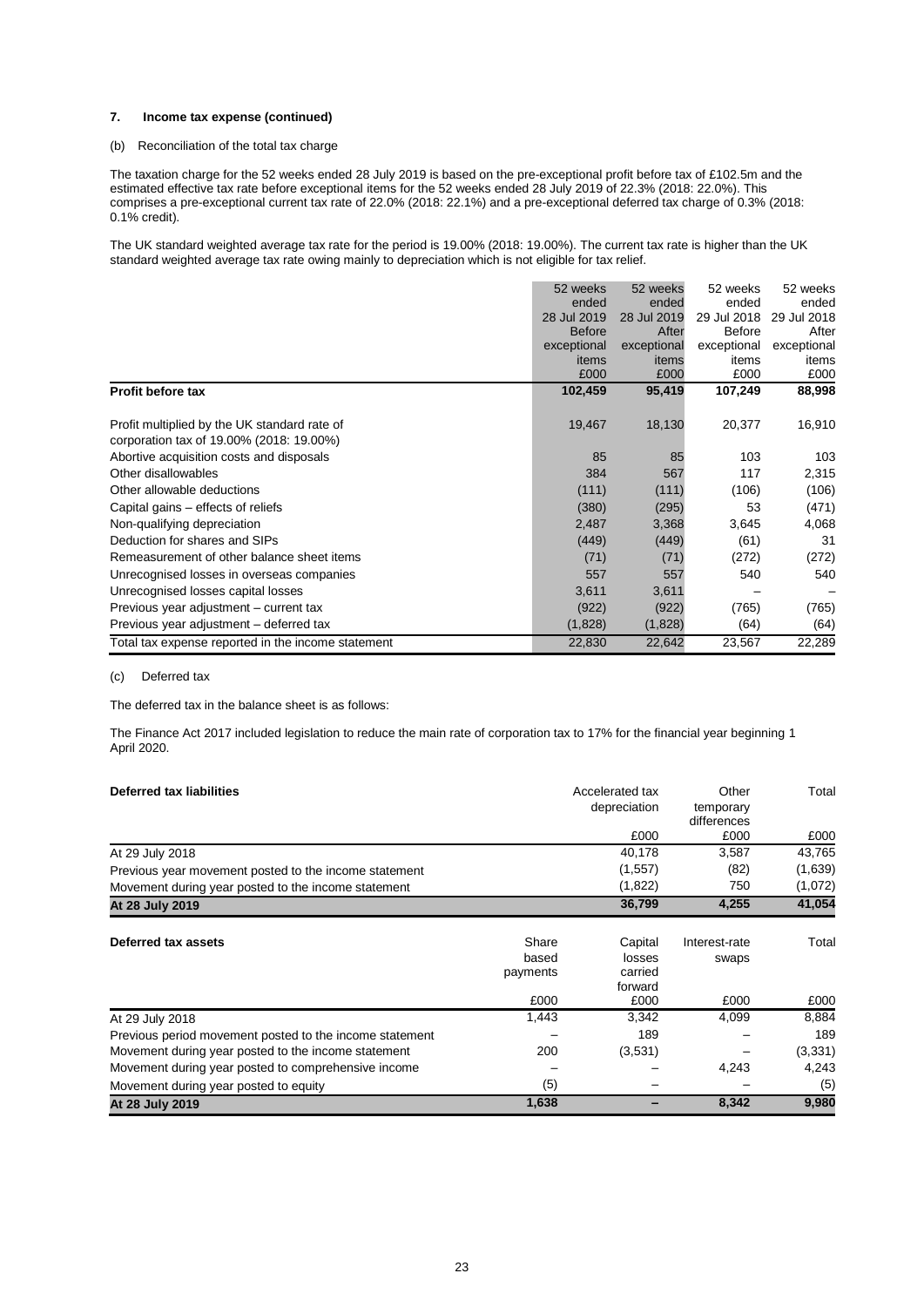# **7. Income tax expense (continued)**

Deferred tax assets and liabilities have been offset as follows:

| Deferred tax asset                      | 8,342   | 4,099   |
|-----------------------------------------|---------|---------|
| Offset against deferred tax liabilities | (1,638) | (4,785) |
| Deferred tax assets                     | 9,980   | 8,884   |
| <b>Deferred tax liabilities</b>         | 39.416  | 38,980  |
| Offset against deferred tax assets      | (1,638) | (4,785) |
| Deferred tax liabilities                | 41,054  | 43,765  |
|                                         | £000    | £000    |
|                                         | 2019    | 2018    |

As at 28 July 2019 the company had a potential deferred tax asset of £3.6m relating to capital losses. A deferred tax asset was recognised in respect of the losses in 2018, however, the deferred tax asset has been derecognised as there is not sufficient certainty of recovery.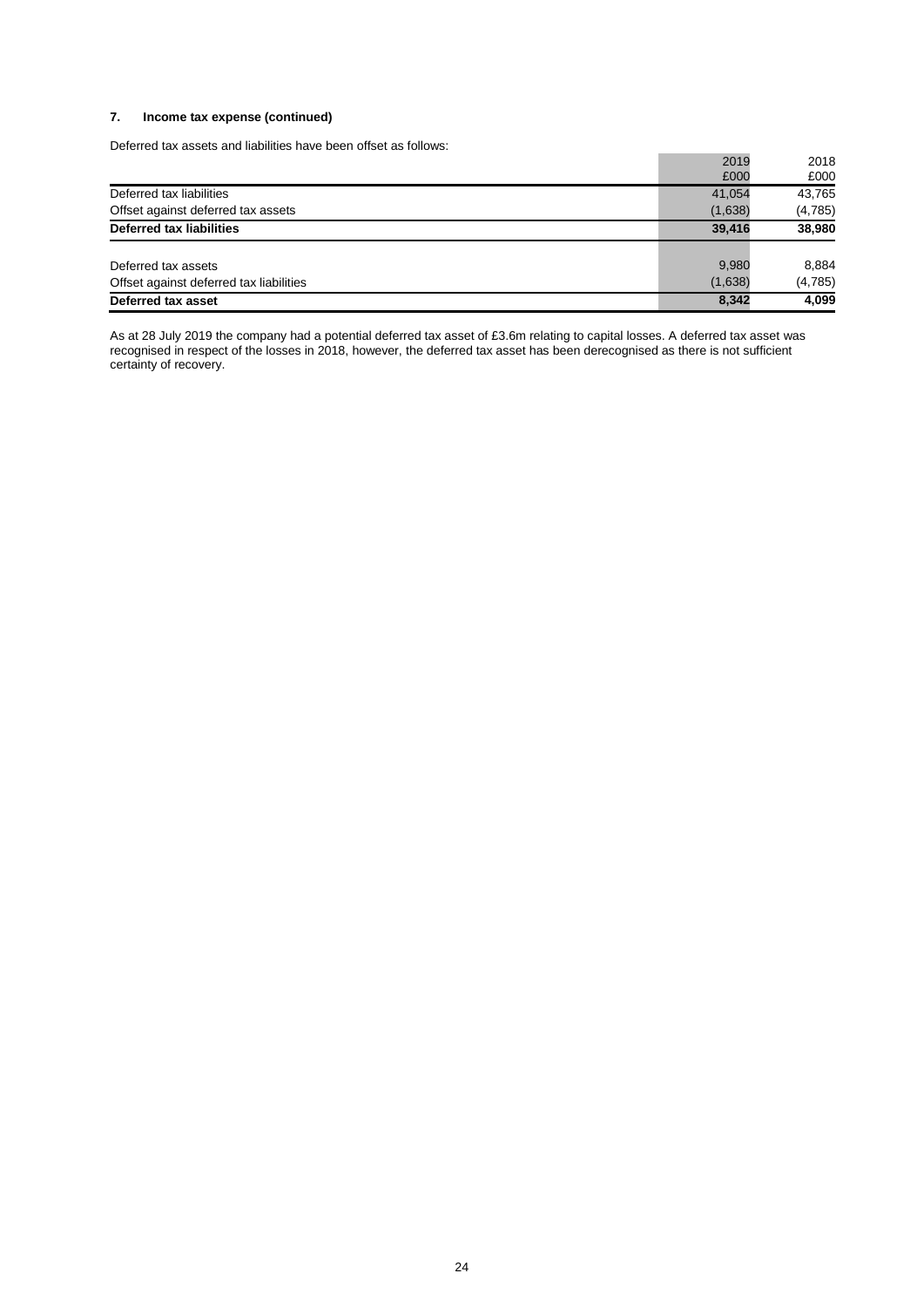#### **8. Earnings and free cash flow per share**

#### (a) Weighted average number of shares

Earnings per share are based on the weighted average number of shares in issue of 105,439,345 (2018: 105,605,135), including those held in trust in respect of employee share schemes. Earnings per share, calculated on this basis, are usually referred to as 'diluted', since all of the shares in issue are included.

Accounting standards refer to 'basic earnings' per share – these exclude those shares held in trust in respect of employee share schemes.

# **Weighted average number of shares** 52 weeks 52 weeks 52 weeks 52 weeks 52 weeks 52 weeks 52 weeks 52 weeks 52 weeks 52 weeks 52 weeks 52 weeks 52 weeks 52 weeks 52 weeks 52 weeks 52 weeks 52 weeks 52 weeks 52 weeks 52 wee

| <b>Treighted average Humber Of Shares</b>                      | <u>JZ WUTNJ</u> | JZ WUUNG    |
|----------------------------------------------------------------|-----------------|-------------|
|                                                                | ended           | ended       |
|                                                                | 28 July         | 29 July     |
|                                                                | 2019            | 2018        |
| Shares in issue (used for diluted EPS)                         | 105.439.345     | 105.605.135 |
| Shares held in trust                                           | (2.313.464)     | (2,402,603) |
| Shares in issue less shares held in trust (used for basic EPS) | 103,125,881     | 103.202.532 |

The weighted average number of shares held in trust for employee share schemes has been adjusted to exclude those shares which have vested, yet remain in trust.

#### (b) Earnings per share

| 52 weeks ended 28 July 2019                   | Profit  | Basic EPS | Diluted EPS |
|-----------------------------------------------|---------|-----------|-------------|
|                                               | £000    | pence     | pence       |
| Earnings (profit after tax)                   | 72,777  | 70.6      | 69.0        |
| Exclude effect of exceptional items after tax | 6,852   | 6.6       | 6.5         |
| Earnings before exceptional items             | 79.629  | 77.2      | 75.5        |
| Exclude effect of property gains              | (5.599) | (5.4)     | (5.3)       |
| Underlying earnings before exceptional items  | 74,030  | 71.8      | 70.2        |

| 52 weeks ended 29 July 2018                   | Profit  | Basic EPS | Diluted EPS |
|-----------------------------------------------|---------|-----------|-------------|
|                                               | £000    | pence     | pence       |
| Earnings (profit after tax)                   | 66.709  | 64.6      | 63.2        |
| Exclude effect of exceptional items after tax | 16.973  | 16.5      | 16.0        |
| Earnings before exceptional items             | 83.682  | 81.1      | 79.2        |
| Exclude effect of property gains              | (2,900) | (2.8)     | (2.7)       |
| Underlying earnings before exceptional items  | 80.782  | 78.3      | 76.5        |

The diluted earnings per share before exceptional items have decreased by 4.7% (2018: increased by 14.5%).

#### (c) Free cash flow per share

The calculation of free cash flow per share is based on the net cash generated by business activities and available for investment in new pub developments and extensions to current pubs, after funding interest, corporation tax, all other reinvestment in pubs open at the start of the period and the purchase of own shares under the employee Share Incentive Plan ('free cash flow'). It is calculated before taking account of proceeds from property disposals, inflows and outflows of financing from outside sources and dividend payments and is based on the weighted average number of shares in issue, including those held in trust in respect of the employee share schemes.

|                             | Free cash | Basic free | Diluted free |
|-----------------------------|-----------|------------|--------------|
|                             | flow      | cash flow  | cash flow    |
|                             |           | per share  | per share    |
|                             | £000      | pence      | pence        |
| 52 weeks ended 28 July 2019 | 96.998    | 94.1       | 92.0         |
| 52 weeks ended 29 July 2018 | 93,357    | 90.5       | 88.4         |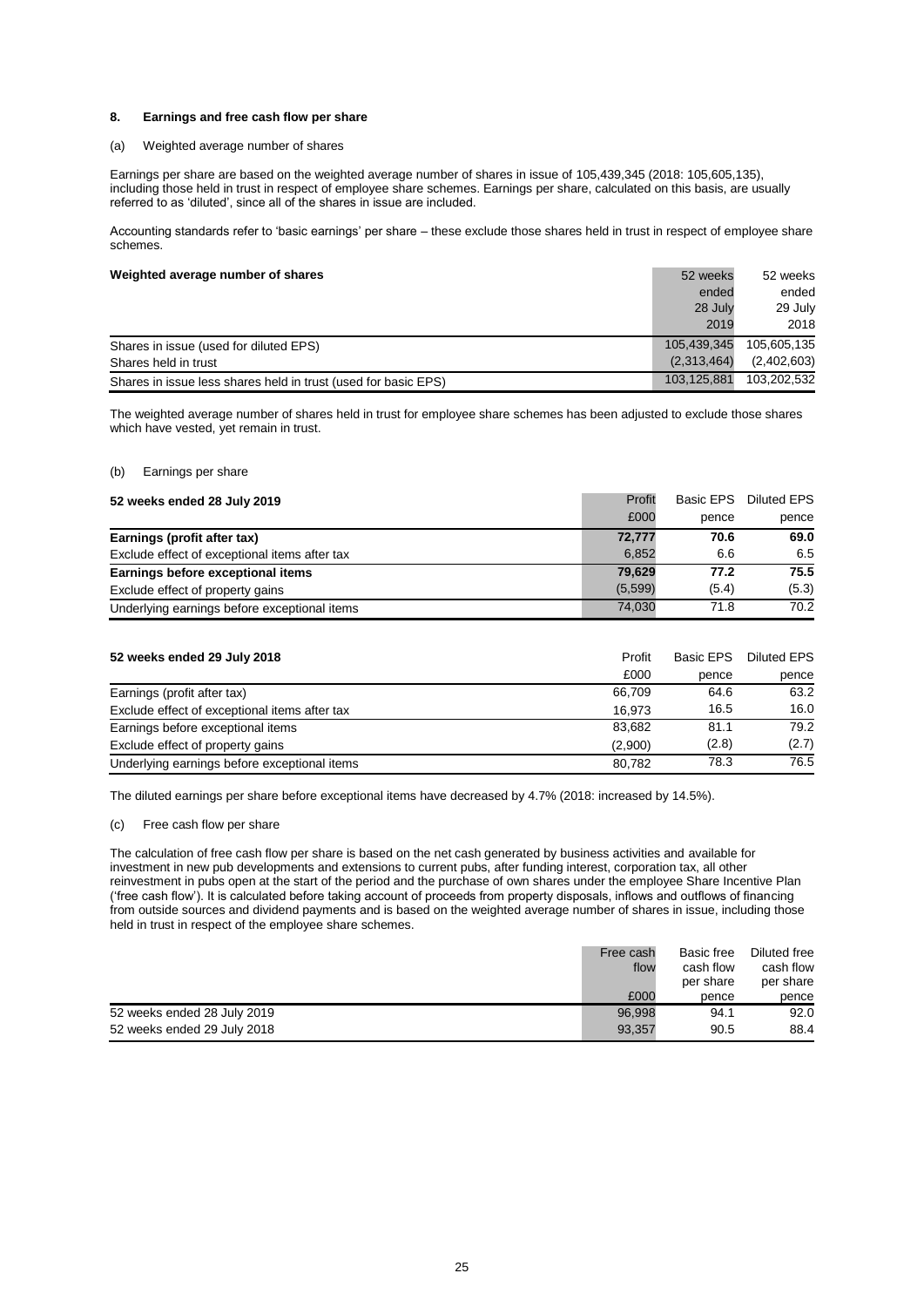#### **8. Earnings and free cash flow per share (continued)**

#### (d) Owners' earnings per share

Owners' earnings measure the earnings attributable to shareholders from current activities adjusted for significant non-cash items and one-off items. Owners' earnings are calculated as profit before tax, exceptional items, depreciation and amortisation and property gains and losses less reinvestment in current properties and cash tax. Cash tax is defined as the current year's current tax charge.

| 52 weeks ended 28 July 2019                                | Owners'   | Basic                            | Diluted |
|------------------------------------------------------------|-----------|----------------------------------|---------|
|                                                            |           | Earnings Owners' EPS Owners' EPS |         |
|                                                            | £000      | pence                            | pence   |
| Profit before tax and exceptional items (income statement) | 102,459   | 99.4                             | 97.2    |
| Exclude depreciation and amortisation (note 2)             | 81,811    | 79.3                             | 77.6    |
| Less cash reinvestment in current properties               | (55, 239) | (53.6)                           | (52.4)  |
| Exclude property gains and losses (note 3)                 | (5,599)   | (5.4)                            | (5.3)   |
| Less cash tax (note 7)                                     | (23, 406) | (22.7)                           | (22.2)  |
| Owners' earnings                                           | 100,026   | 97.0                             | 94.9    |
| 52 weeks ended 29 July 2018                                | Owners'   | Basic                            | Diluted |
|                                                            |           | Earnings Owners' EPS Owners' EPS |         |
|                                                            | £000      | pence                            | pence   |
| Profit before tax and exceptional items (income statement) | 107,249   | 103.9                            | 101.6   |
| Exclude depreciation and amortisation (note 2)             | 79,305    | 76.8                             | 75.1    |
| Less cash reinvestment in current properties               | (64, 665) | (62.7)                           | (61.2)  |
| Exclude property gains and losses (note 3)                 | (2,900)   | (2.8)                            | (2.7)   |
| Less cash tax (note 7)                                     | (24, 466) | (23.6)                           | (23.3)  |

The diluted owners' earnings per share increased by 6.0% (2018: increased by 19.8%). The increase is calculated using figures to two decimal places.

Owners' earnings 89.5

| Analysis of additions by type             | 52 weeks | 52 weeks |
|-------------------------------------------|----------|----------|
|                                           | ended    | ended    |
|                                           | 28 July  | 29 July  |
|                                           | 2019     | 2018     |
| Reinvestment in existing pubs             | 55,239   | 64,665   |
| Investment in new pubs and pub extensions | 35,172   | 35,863   |
| Freehold reversions                       | 77,207   | 9,555    |
|                                           | 167,618  | 110,083  |

| Analysis of additions by category       | 52 weeks | 52 weeks |
|-----------------------------------------|----------|----------|
|                                         | ended    | ended    |
|                                         | 28 July  | 29 July  |
|                                         | 2019     | 2018     |
| Property, plant and equipment (note 13) | 161.242  | 107.011  |
| Intangible assets (note 12)             | 5,925    | 3.072    |
| Other non-current assets (note 15)      | 451      |          |
|                                         | 167,618  | 110.083  |

# (e) Operating profit per share

|                             | Operating | Basic<br>operating  | <b>Diluted</b><br>operating |
|-----------------------------|-----------|---------------------|-----------------------------|
|                             | profit    | profit per<br>share | profit per<br>share         |
|                             | £000      | pence               | pence                       |
| 52 weeks ended 28 July 2019 | 131.917   | 127.9               | 125.1                       |
| 52 weeks ended 29 July 2018 | 132.291   | 128.2               | 125.3                       |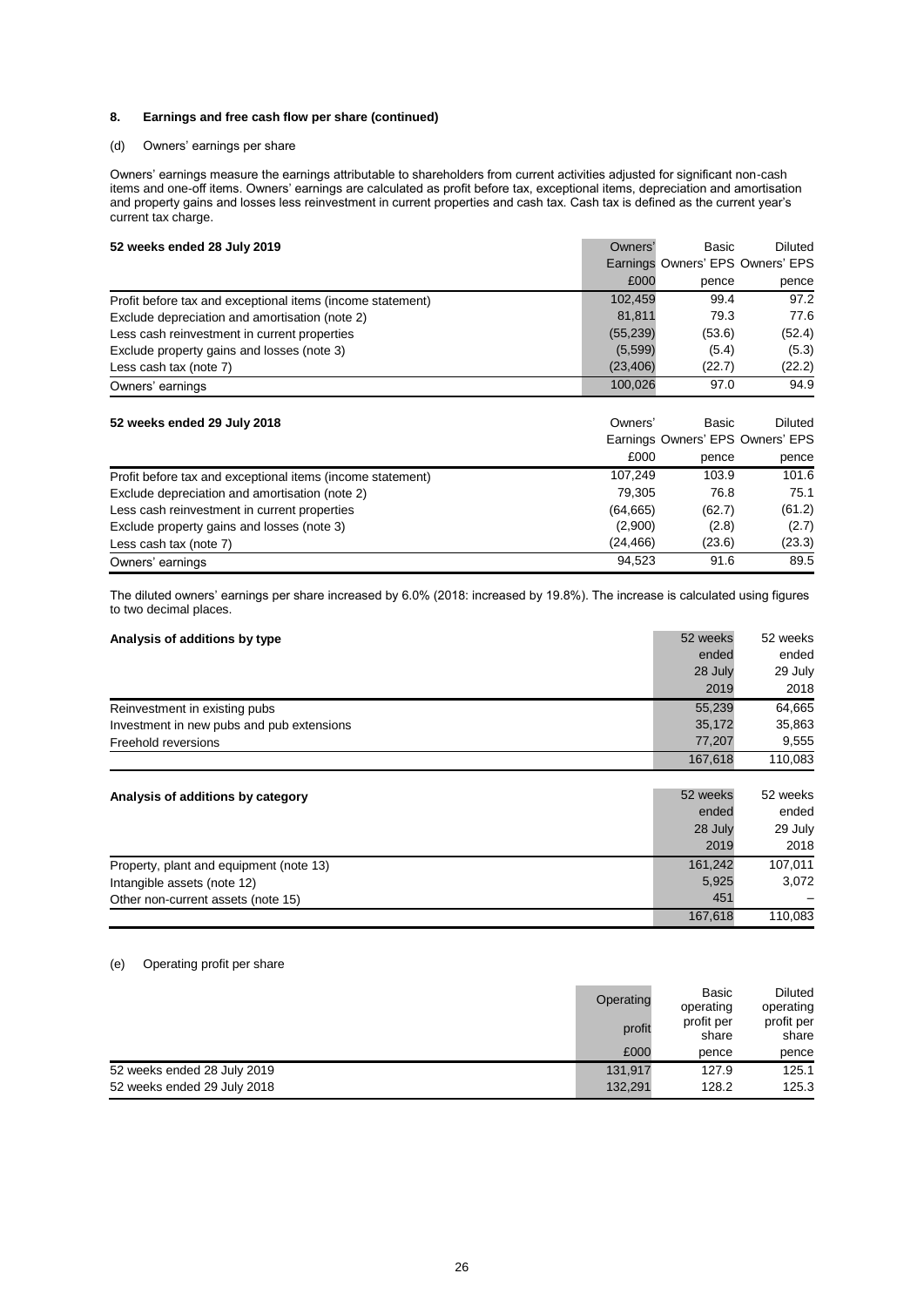# **9. Cash generated from operations**

|                                                                   | 52 weeks | 52 weeks |
|-------------------------------------------------------------------|----------|----------|
|                                                                   | ended    | ended    |
|                                                                   | 28 July  | 29 July  |
|                                                                   | 2019     | 2018     |
|                                                                   | £000     | £000     |
| Profit for the period                                             | 72,777   | 66,709   |
| Adjusted for:                                                     |          |          |
| Tax (note 7)                                                      | 22,642   | 22,289   |
| Share-based charges (note 2)                                      | 11,558   | 11,405   |
| Gain/(loss) on disposal of property, plant and equipment (note 3) | (3,635)  | 3,211    |
| Net impairment charge (note 3)                                    | 3,695    | 3,588    |
| Interest receivable (note 6)                                      | (41)     | (48)     |
| Amortisation of bank loan issue costs (note 6)                    | 925      | 1,540    |
| Interest payable (note 6)                                         | 34,173   | 26,450   |
| Depreciation of property, plant and equipment (note 13)           | 73,779   | 70,918   |
| Amortisation of intangible assets (note 12)                       | 7,634    | 7,984    |
| Depreciation on investment properties (note 14)                   | 55       | 56       |
| Amortisation of other non-current assets (note 15)                | 343      | 347      |
| Net onerous lease provision                                       | 1,762    | 5,962    |
| Aborted properties costs                                          | 430      | 541      |
|                                                                   | 226,097  | 220,952  |
| Change in inventories                                             | (417)    | (1,725)  |
| Change in receivables                                             | 1,228    | (1,225)  |
| Change in payables                                                | 268      | 10,298   |
| Cash flow from operating activities                               | 227,176  | 228,300  |

# **10. Analysis of change in net debt**

|                                                     | 29 July<br>2018<br>£000 | Cash<br>flows<br>£000 | Non-cash<br>movement<br>£000 | 28 July<br>2019<br>£000 |
|-----------------------------------------------------|-------------------------|-----------------------|------------------------------|-------------------------|
|                                                     |                         |                       |                              |                         |
| <b>Borrowings</b>                                   |                         |                       |                              |                         |
| Cash in hand                                        | 63,091                  | (20, 141)             |                              | 42,950                  |
| Bank loans - due before one year                    | (8,804)                 | 8,804                 |                              |                         |
| Finance lease creditor - due before one year        |                         | (3,287)               |                              | (3,287)                 |
| Other loans                                         | (60)                    | 60                    |                              |                         |
| Current net borrowings                              | 54,227                  | (14, 564)             |                              | 39,663                  |
| Bank loans – due after one year                     | (780, 420)              | 11,269                | (925)                        | (770, 076)              |
| Finance lease creditor - due after one year         |                         | (6,607)               |                              | (6,607)                 |
| Non-current net borrowings                          | (780,420)               | 4,662                 | (925)                        | (776, 683)              |
| Net debt                                            | (726, 193)              | (9,902)               | (925)                        | (737, 020)              |
| Derivatives                                         |                         |                       |                              |                         |
| Interest-rate swaps asset – due after one year      | 14,976                  |                       | (14, 655)                    | 321                     |
| Interest-rate swaps liability - due before one year | (160)                   |                       | 160                          |                         |
| Interest-rate swaps liability - due after one year  | (38, 925)               |                       | (10,468)                     | (49, 393)               |
| Total derivatives                                   | (24, 109)               |                       | (24, 963)                    | (49,072)                |
| Net debt after derivatives                          | (750, 302)              | (9,902)               | (25, 888)                    | (786, 092)              |

Non-cash movements

The non-cash movement in bank loans due after one year relates to the amortisation of bank loan issue costs.

The movement in interest-rate swaps relates to the change in the 'mark to market' valuations for the year.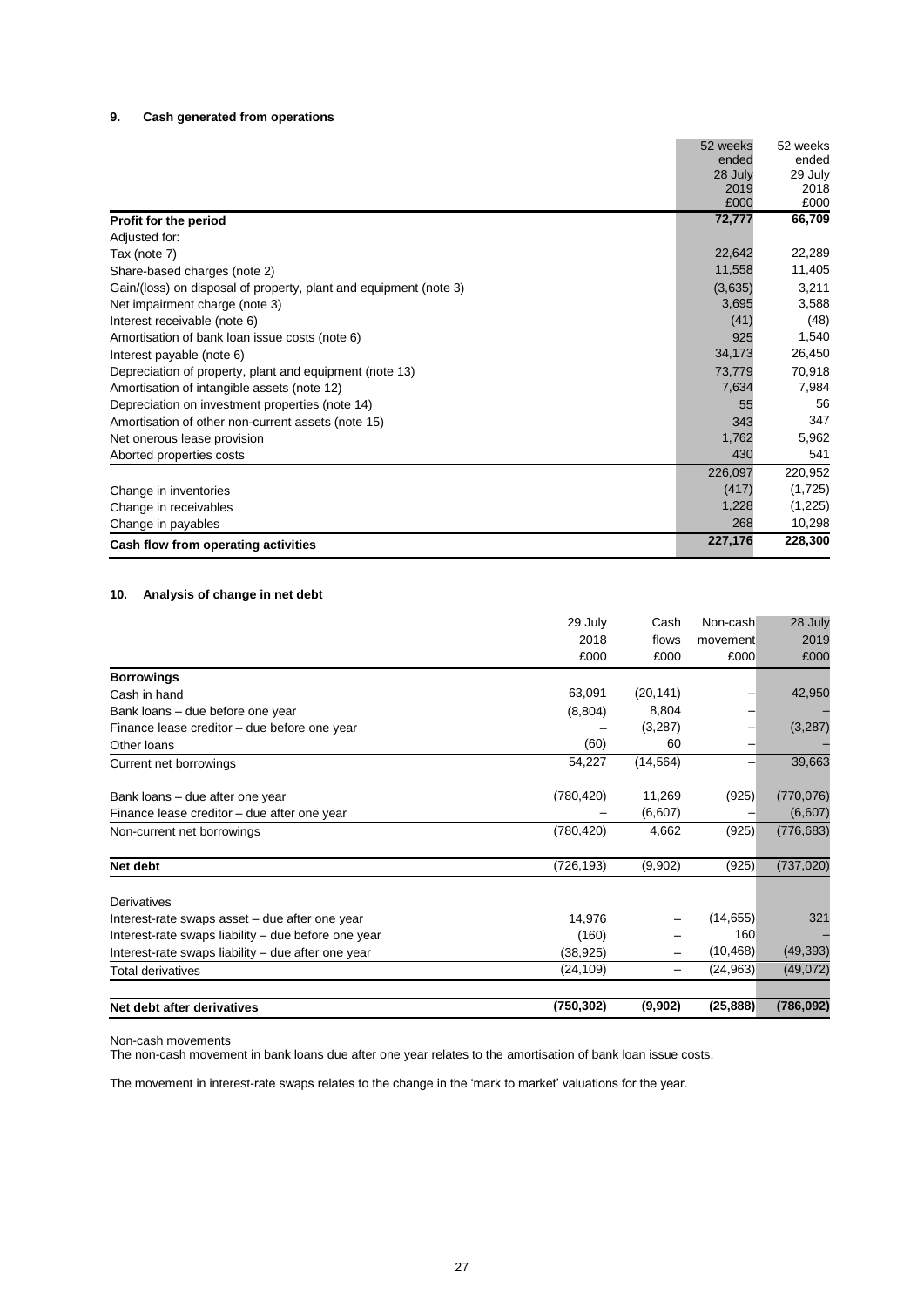#### **10. Analysis of change in net debt (continued)**

|                                                            | 52 weeks | 52 weeks |
|------------------------------------------------------------|----------|----------|
|                                                            | ended    | ended    |
|                                                            | 28 July  | 29 July  |
|                                                            | 2019     | 2018     |
|                                                            | £000     | £000     |
| Profit before tax (income statement)                       | 102,459  | 107,249  |
| Interest (note 6)                                          | 35,057   | 27,942   |
| Depreciation (note 2)                                      | 81,811   | 79,305   |
| Earnings before interest, tax and depreciation<br>(EBITDA) | 219,327  | 214,496  |
|                                                            |          |          |
| Net debt / EBITDA                                          | 3.36     | 3.39     |

#### **11. Dividends paid and proposed**

|                                                   | 52 weeks | 52 weeks |
|---------------------------------------------------|----------|----------|
|                                                   | ended    | ended    |
|                                                   | 28 July  | 29 July  |
|                                                   | 2019     | 2018     |
|                                                   | £000     | £000     |
| Declared and paid during the year:                |          |          |
| Dividends on ordinary shares:                     |          |          |
| $-$ final for 2016/17: 8.0p (2015/16: 8.0p)       |          | 8,437    |
| $-$ interim for 2017/18: 4.0p (2016/17: 4.0p)     |          | 4.218    |
| $-$ final for 2017/18: 8.0p (2016/17: 8.0p)       | 8,435    |          |
| $-$ interim for 2018/19: 4.0p (2017/18: 4.0p)     | 4,217    |          |
|                                                   | 12,652   | 12,655   |
| Proposed for approval by shareholders at the AGM: |          |          |
| $-$ final for 2018/19: 8.0p (2017/18: 8.0p)       | 8,397    | 8,428    |
| Dividend cover (times)                            | 5.8      | 5.3      |

Dividend cover is calculated as profit after tax and exceptional items over dividend paid.

# **12. Intangible assets**

|                 | £000   |
|-----------------|--------|
| Cost:           |        |
| At 30 July 2017 | 65,674 |
| Additions       | 3,072  |
| Disposals       | (3)    |
| At 29 July 2018 | 68,743 |
| Additions       | 5,925  |
| Disposals       | (22)   |
| At 28 July 2019 | 74,646 |

#### **Accumulated amortisation:**

| At 30 July 2017                 | (35,983)  |
|---------------------------------|-----------|
| Provided during the period      | (7,984)   |
| Disposals                       | 3         |
| At 29 July 2018                 | (43,964)  |
| Provided during the period      | (7,634)   |
| <b>Disposals</b>                | 22        |
| At 28 July 2019                 | (51, 576) |
| Net book amount at 28 July 2019 | 23,070    |
| Net book amount at 29 July 2018 | 24.779    |

Net book amount at 30 July 2017 29,691 The majority of intangible assets relates to computer software and software development. Examples include the development

costs of our SAP accounting system, our 'Wisdom' property-maintenance system and the 'Wetherspoon app'.

Included in the intangible assets is £4,429,000 of software in the course of development (2018: £1,799,000).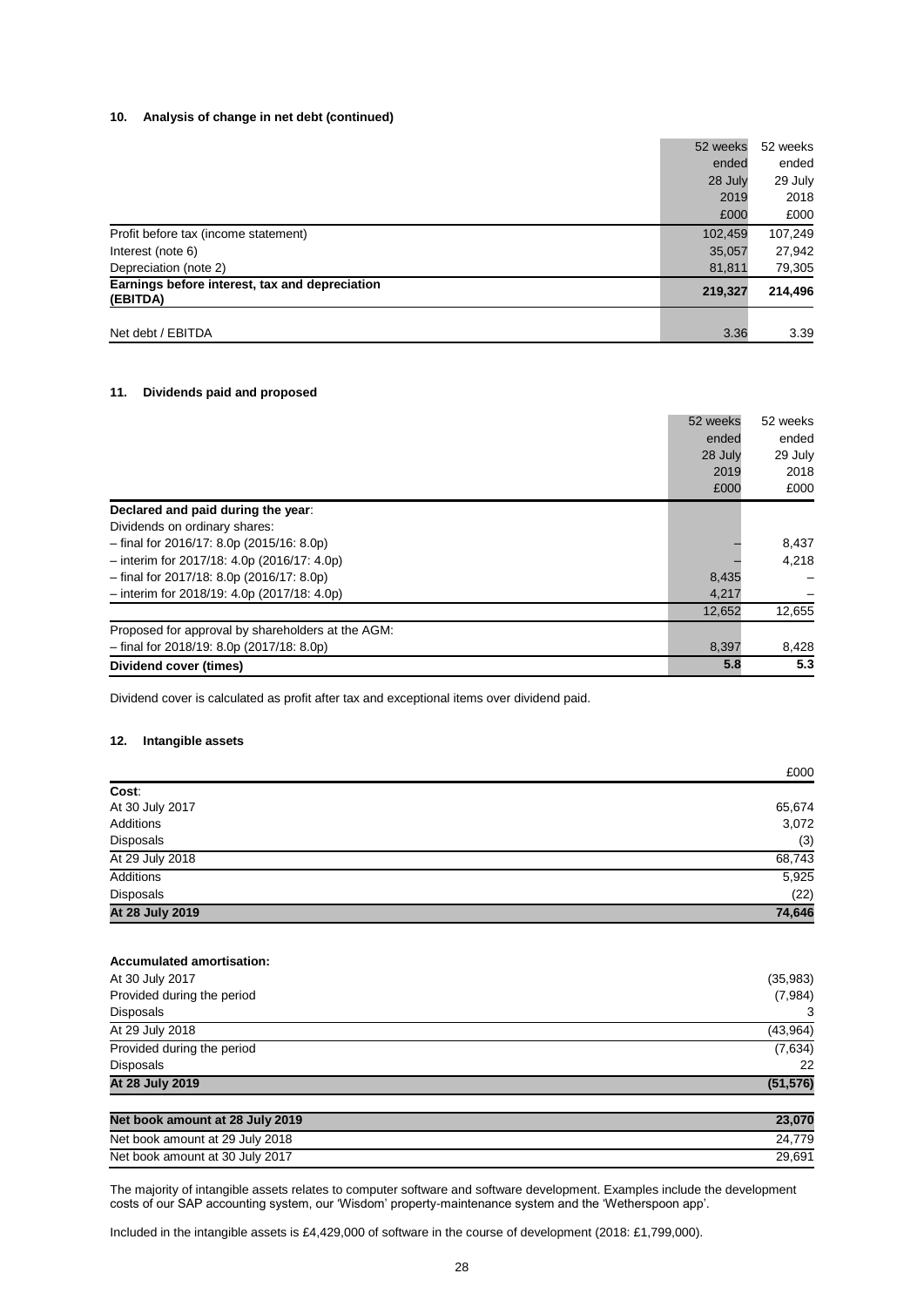#### **13. Property, plant and equipment**

|                                                             | Freehold and       |                  | Short- Equipment, | Assets                            | Total      |
|-------------------------------------------------------------|--------------------|------------------|-------------------|-----------------------------------|------------|
|                                                             | long-<br>leasehold | leasehold        | fixtures          | under                             |            |
|                                                             | property<br>£000   | property<br>£000 | £000              | and fittings construction<br>£000 | £000       |
| Cost:                                                       |                    |                  |                   |                                   |            |
| At 30 July 2017                                             | 1,066,936          | 361,609          | 561,801           | 67,834                            | 2,058,180  |
| Additions                                                   | 28,048             | 6,834            | 56,650            | 15,479                            | 107,011    |
| <b>Transfers</b>                                            | 20,675             | 1,491            | 6,914             | (29,080)                          |            |
| Exchange differences                                        | (87)               | (16)             | (31)              | (31)                              | (165)      |
| Transfer to held for sale                                   | (1,509)            |                  | (347)             |                                   | (1,856)    |
| <b>Disposals</b>                                            | (9,302)            | (7,644)          | (7, 187)          |                                   | (24, 133)  |
| Reclassification                                            | 6,114              | (6, 114)         |                   |                                   |            |
| At 29 July 2018                                             | 1,110,875          | 356,160          | 617,800           | 54,202                            | 2,139,037  |
| Additions                                                   | 75,547             | 2,429            | 38,214            | 45,052                            | 161,242    |
| Transfers from investment property                          | 1,984              |                  |                   |                                   | 1,984      |
| <b>Transfers</b>                                            | 23,689             | 1,492            | 5,316             | (30, 497)                         |            |
| Exchange differences                                        | 226                | 22               | 90                | 294                               | 632        |
| Transfer to held for sale                                   | (5,076)            |                  | (810)             |                                   | (5,886)    |
| <b>Disposals</b>                                            | (7,605)            | (3, 412)         | (4,349)           |                                   | (15,366)   |
| Reclassification                                            | 29,532             | (29, 532)        |                   |                                   |            |
| At 28 July 2019                                             | 1,229,172          | 327,159          | 656,261           | 69,051                            | 2,281,643  |
| Accumulated depreciation and impairment:<br>At 30 July 2017 | (205, 374)         | (179, 793)       | (390, 380)        |                                   | (775, 547) |
|                                                             |                    |                  |                   |                                   |            |
| Provided during the period                                  | (16, 428)          | (12,966)         | (41, 524)         |                                   | (70, 918)  |
| Exchange differences                                        | (36)               | (14)             | (109)             |                                   | (159)      |
| Impairment loss (reversal)                                  | (953)              | (1,516)          | (1, 119)          |                                   | (3,588)    |
| Transfer to held for sale                                   | 129                |                  | 272               |                                   | 401        |
| <b>Disposals</b>                                            | 3,075              | 7,264            | 6,508             |                                   | 16,847     |
| Reclassification                                            | (2, 450)           | 2,450            |                   | —                                 |            |
| At 29 July 2018                                             | (222, 037)         | (184, 575)       | (426, 352)        | $\qquad \qquad -$                 | (832, 964) |
| Provided during the period                                  | (18, 271)          | (11, 733)        | (43, 775)         |                                   | (73, 779)  |
| Transfers from investment property                          | (76)               |                  |                   |                                   | (76)       |
| Exchange differences                                        | (45)               | (18)             | (117)             |                                   | (180)      |
| Impairment loss (reversal)                                  | (1,326)            | (1,404)          | (820)             |                                   | (3, 550)   |
| Transfer to held for sale                                   | 2,063              |                  | 677               |                                   | 2,740      |
| Disposals                                                   | 3,648              | 3,497            | 3,992             |                                   | 11,137     |
| Reclassification                                            | (17, 781)          | 17,781           |                   | —                                 |            |
| At 28 July 2019                                             | (253, 825)         | (176, 452)       | (466, 395)        | $\overline{\phantom{0}}$          | (896, 672) |
| Net book amount at 28 July 2019                             | 975,347            | 150,707          | 189,866           | 69,051                            | 1,384,971  |
| Net book amount at 29 July 2018                             | 888,838            | 171,585          | 191,448           | 54,202                            | 1,306,073  |
| Net book amount at 30 July 2017                             | 861,562            | 181,816          | 171,421           | 67,834                            | 1,282,633  |

Impairment of property, plant and equipment

In assessing whether a pub has been impaired, the book value of the pub is compared with its anticipated future cash flows and fair value. Assumptions are used about sales, costs and profit, using a pre-tax discount rate for future years of 7% (2018: 7%).

If the value, based on the higher of future anticipated cash flows and fair value, is lower than the book value, the difference is written off as property impairment.

As a result of this exercise, a net impairment loss of £3,550,000 (2018: £3,588,000) was charged to property losses in the income statement, as described in note 4. The assets impaired in the year had a recoverable value at year end of £3,724,000.